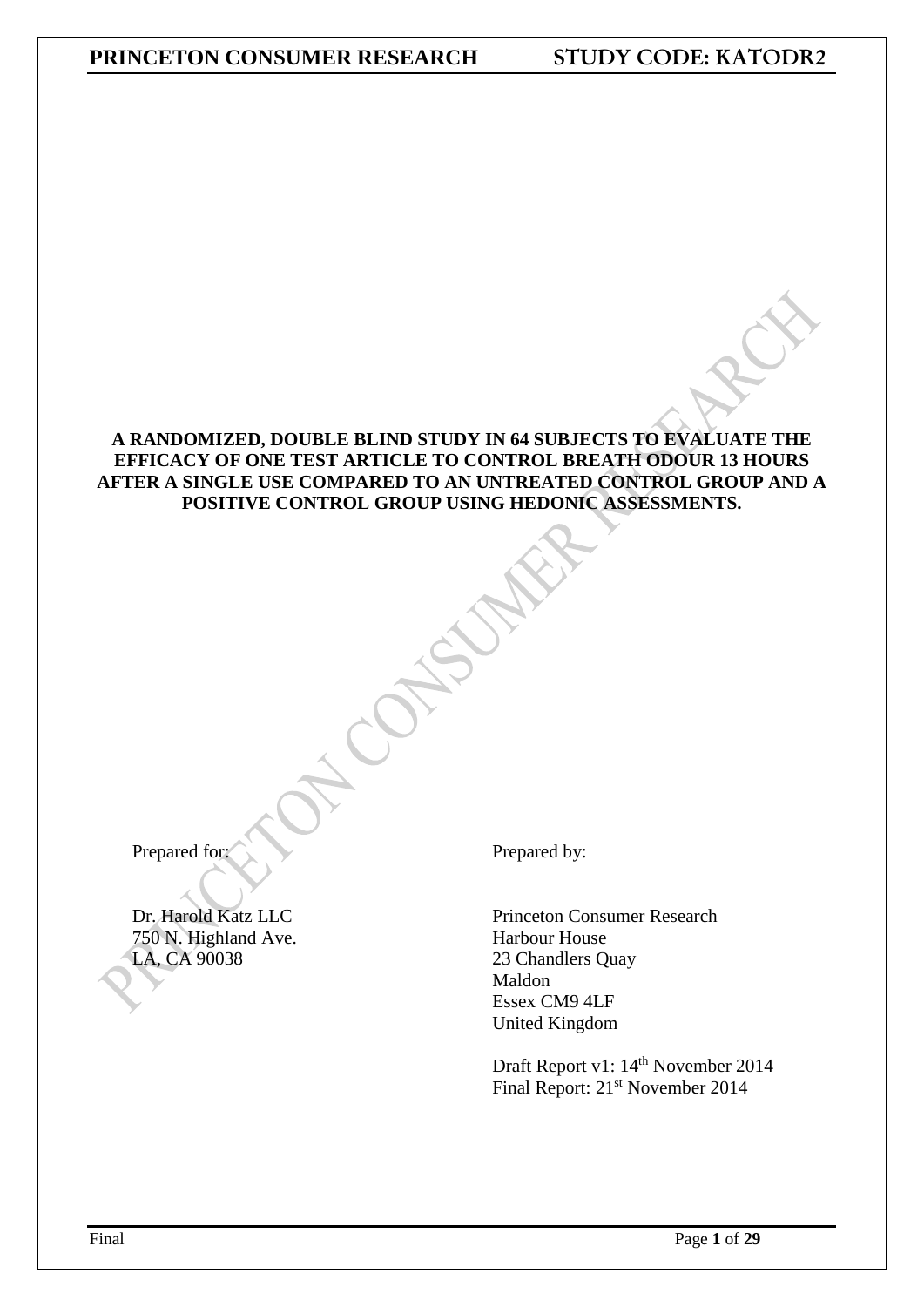# A RANDOMIZED, DOUBLE BLIND STUDY IN 64 SUBJECTS TO EVALUATE THE **EFFICACY OF ONE TEST ARTICLE TO CONTROL BREATH ODOUR 13 HOURS** AFTER A SINGLE USE COMPARED TO AN UNTREATED CONTROL GROUP AND A POSITIVE CONTROL GROUP USING HEDONIC ASSESSMENTS.

# PRINCETON CONSUMER RESEARCH REPORT NO: KATODR2

I declare that the following report constitutes a true and faithful account of the procedures adopted and the results obtained in the performance of this study. The aspects of the study conducted by Princeton Consumer Research were performed, where relevant, in accordance with the principles of Good Clinical Research Practice.

Danny McCamlie (Principal Investigator)

**Bryan Baker** (Project Manager)

Date

Wake

Date  $Zh^{u}$  Nov 2014

# **QUALITY ASSURANCE STATEMENT**

This report has been audited and is considered to be an accurate description of the methods used and an accurate presentation of the data obtained during the conduct of the study.

Danielle Smith (Quality Assurance Manager)

Date .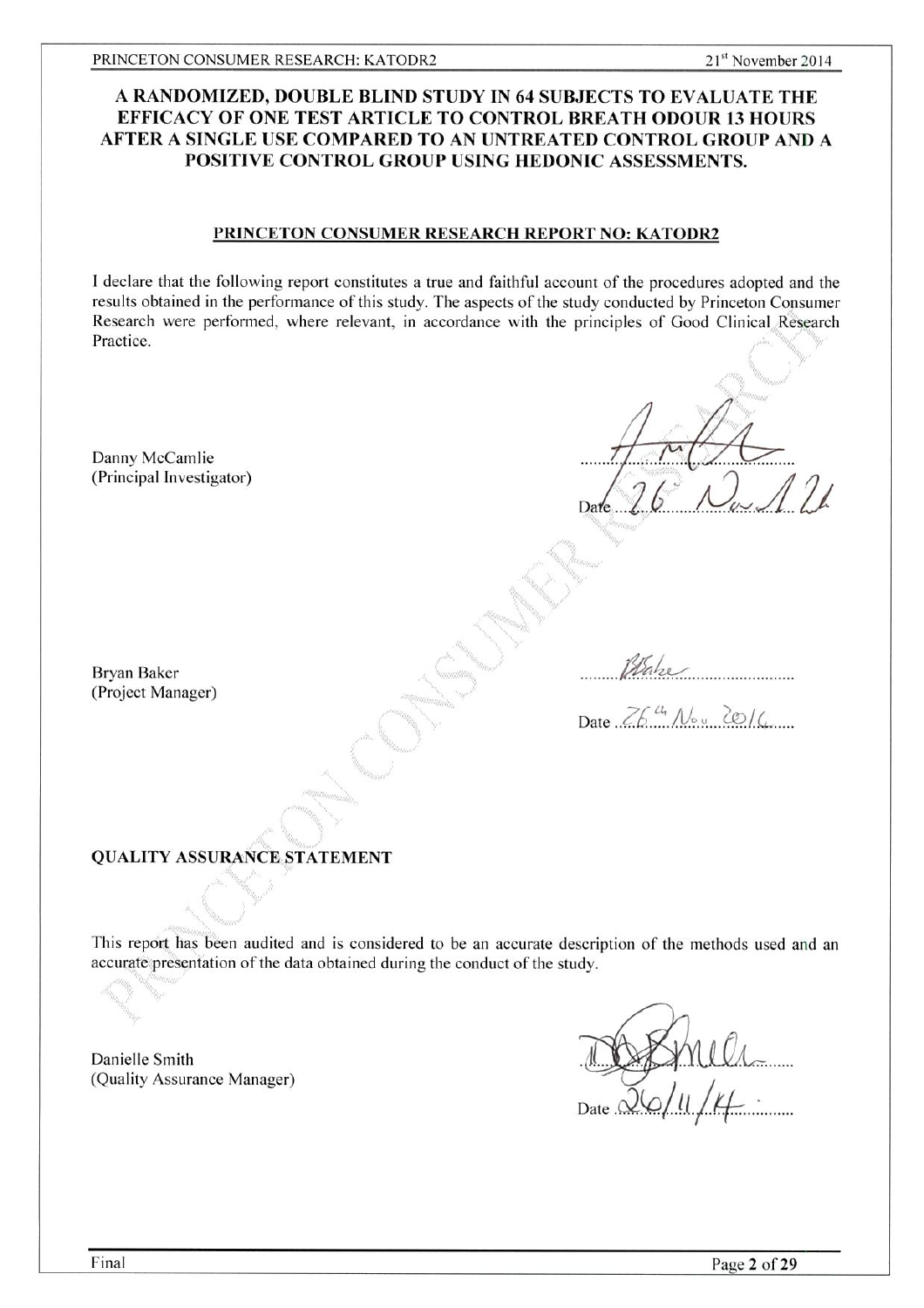# **CONTENTS**

| 1.             |                                                                            |  |
|----------------|----------------------------------------------------------------------------|--|
| 2.             |                                                                            |  |
| 3.             |                                                                            |  |
| $\mathbf{4}$ . |                                                                            |  |
|                |                                                                            |  |
|                |                                                                            |  |
|                |                                                                            |  |
|                |                                                                            |  |
|                |                                                                            |  |
|                |                                                                            |  |
|                |                                                                            |  |
|                |                                                                            |  |
|                |                                                                            |  |
| $\mathbf{1}$   |                                                                            |  |
| $\overline{2}$ |                                                                            |  |
| 3              | ADVERSE EVENTS, ADVERSE REACTIONS AND SUBJECTS NOT COMPLETING THE STUDY 13 |  |
| 4              |                                                                            |  |
| 5              |                                                                            |  |
|                |                                                                            |  |
|                |                                                                            |  |
|                |                                                                            |  |
|                |                                                                            |  |
|                |                                                                            |  |
|                |                                                                            |  |
|                |                                                                            |  |
|                |                                                                            |  |
|                |                                                                            |  |
|                |                                                                            |  |
|                |                                                                            |  |
|                |                                                                            |  |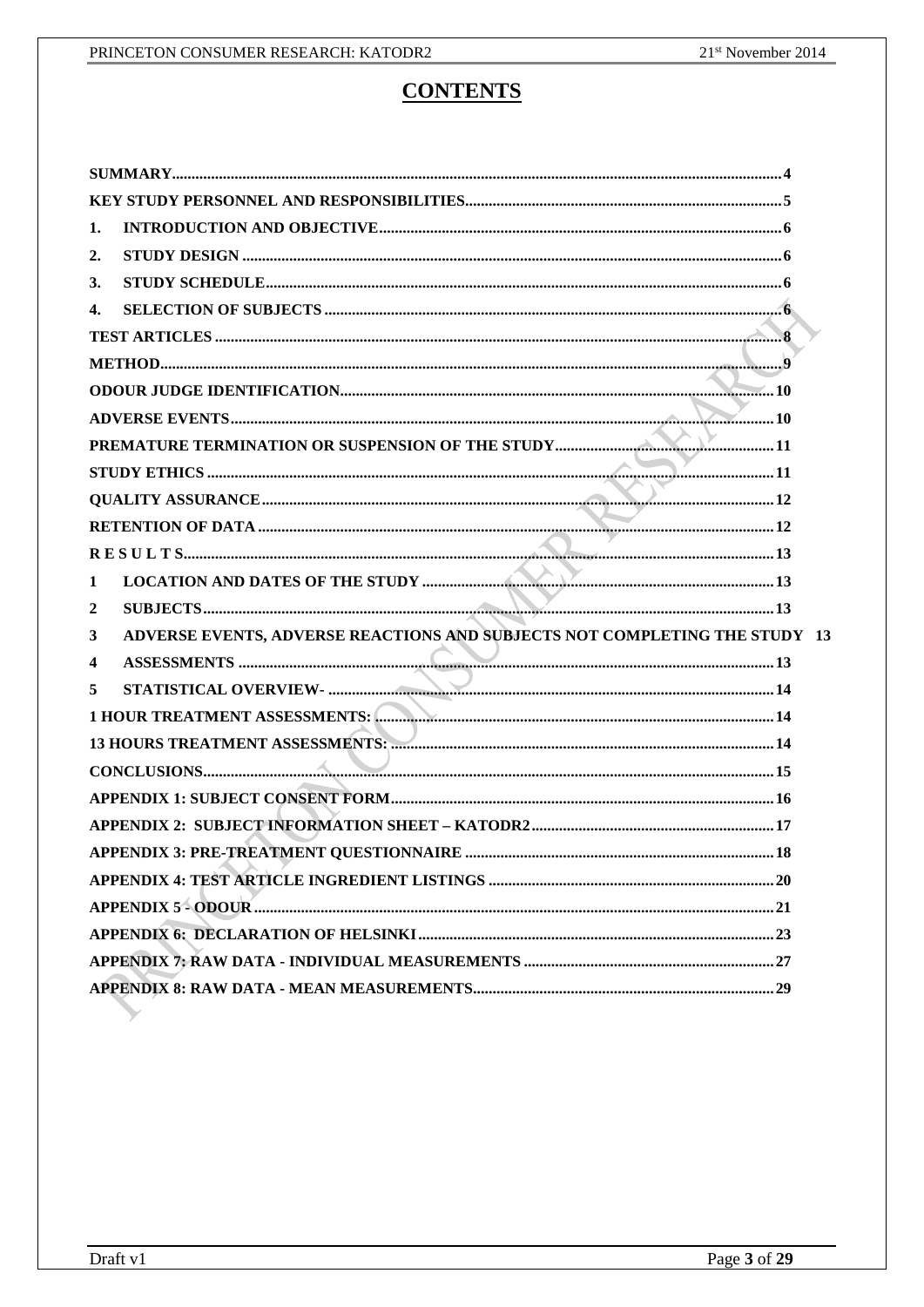# **SUMMARY**

- <span id="page-3-0"></span>1. This was a randomised, double-blind within subject comparison study conducted in 64 healthy volunteers to evaluate the efficacy of one test article to control breath odour, 13 hours after a single use compared to an untreated control group and a positive control group using hedonic assessments.
- 2. The test articles were applied once on day 1 of the study.
- 3. Four judges conducted hedonic assessments in a blinded fashion, pre-product application, 1 hour and 13 hours post product application.
- 4. Individual scores, mean scores and standard deviations for each assessment point are presented in this report for the 64 subjects who completed the study for each of the four judges.
- 5. There was no statistically significant difference for the pre-treatment assessments between the test groups for any of the judges or between judges (p>0.05) so the study can be considered valid. Both the Test Article and Positive Control showed a highly statistically significant difference to the untreated baseline sites (p<0.005) in all assessments. All judges were statistically similar at all-time points and sites (p>0.05) and so assessments can be considered as accurate.
- 6. It can be concluded that for the test articles the claims of "breath freshening" and "freshens breath for over 12 hours" are valid.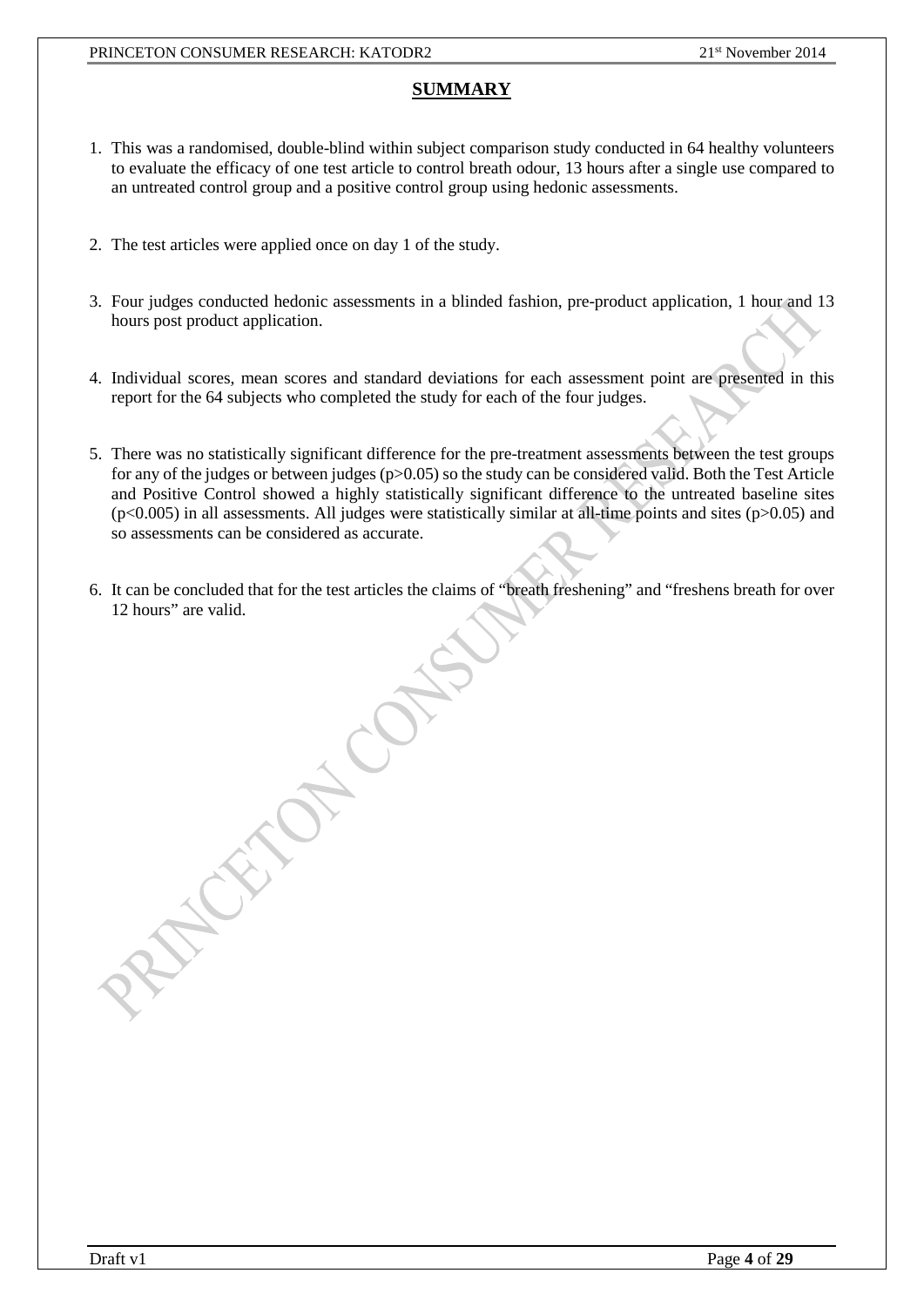# **KEY STUDY PERSONNEL AND RESPONSIBILITIES**

<span id="page-4-0"></span>

| <b>Key personnel</b>                                                                                                                                                                                                                | <b>General responsibilities</b>                                                                                                                                                                                                                                                                                                |
|-------------------------------------------------------------------------------------------------------------------------------------------------------------------------------------------------------------------------------------|--------------------------------------------------------------------------------------------------------------------------------------------------------------------------------------------------------------------------------------------------------------------------------------------------------------------------------|
| <b>Principal Investigator (PI)</b><br>Danny McCamlie<br><b>Princeton Consumer Research</b><br><b>Harbour House</b><br>23 Chandlers Quay<br>Maldon<br>Essex CM9 4LF<br><b>United Kingdom</b>                                         | The Principal Investigator (PI) was responsible<br>ensuring sufficient resources<br>for<br>were<br>available to conduct the study according to<br>Good Clinical Practice (GCP), for reporting<br>any serious adverse events to the Sponsor, for<br>the study design, compiling the results and<br>writing the clinical report. |
| Tel: 01621 859230<br>Fax: 01621 851537                                                                                                                                                                                              |                                                                                                                                                                                                                                                                                                                                |
| <b>Project Manager (PM)</b><br>Bryan Baker<br><b>Princeton Consumer Research</b><br><b>Harbour House</b><br>23 Chandlers Quay<br>Maldon<br>Essex CM9 4LF<br><b>United Kingdom</b><br>Tel: 01621 859230<br>Fax: 01621 851537         | The Project Manager (PM) was involved with<br>the study design, compiling the results and<br>writing the clinical report.                                                                                                                                                                                                      |
| <b>Project Supervisor (PS)</b><br><b>Barrie Drewitt</b><br><b>Princeton Consumer Research</b><br><b>Princeton Forrestal Center</b><br>307 College Rd East<br>Princeton, NJ, 08540<br>e-mail:<br>barriedrewitt@princetonconsumer.com | The Project Supervisor (PS) was responsible<br>for the conduct of the study on a daily basis.                                                                                                                                                                                                                                  |
| <b>Project Co-ordinator (PC)</b><br>Mark Fiala<br>Dr. Harold Katz LLC<br>750 N. Highland Ave.<br>LA, CA 90038<br>e-mail: mark@drkatz.com                                                                                            | The Project Co-ordinator (PC) will be the<br>primary point of contact on behalf of the<br>Sponsor of this project and will represent<br>the Sponsor (Dr. Harold Katz LLC) of this<br>study.                                                                                                                                    |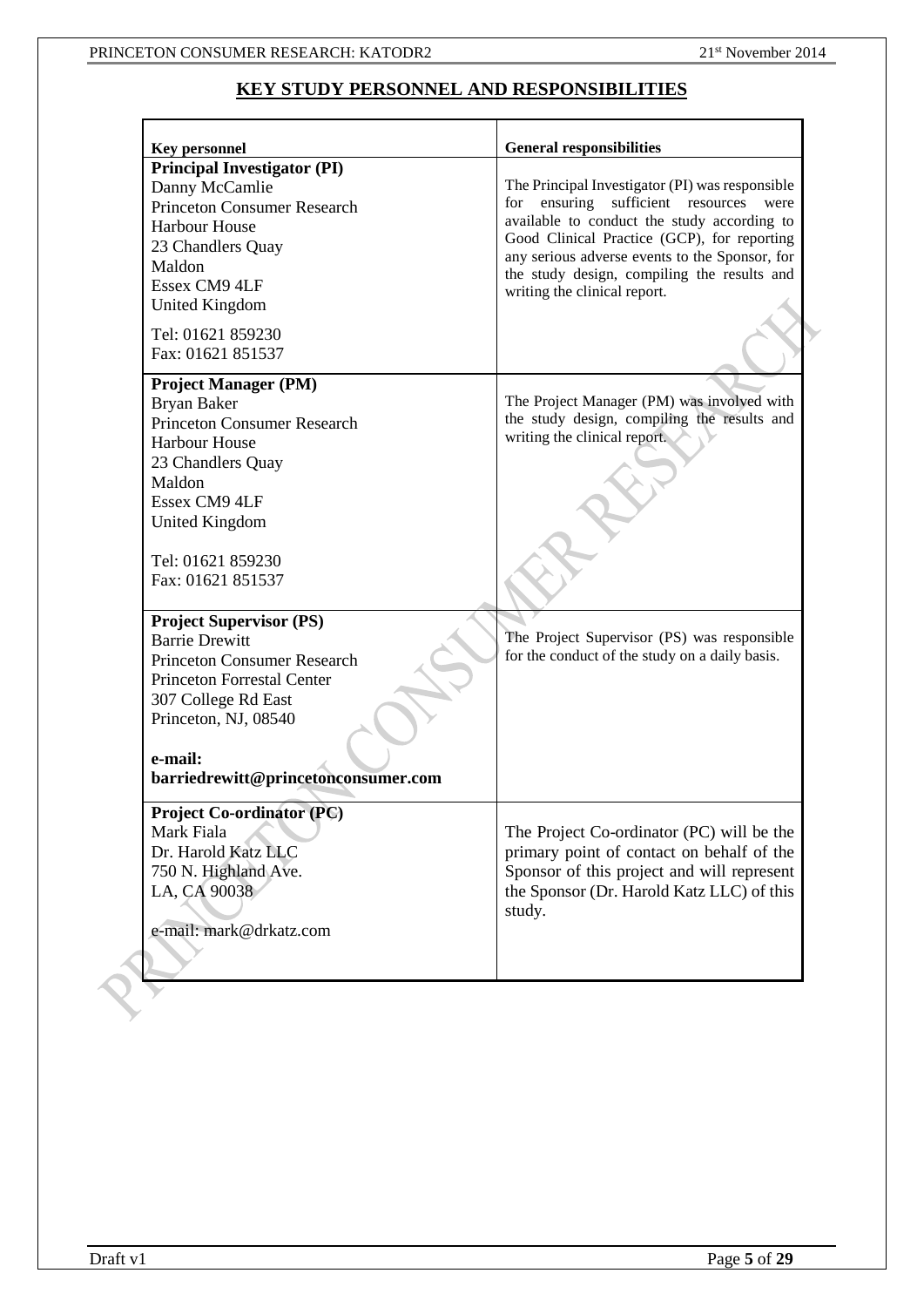# <span id="page-5-0"></span>**1. INTRODUCTION AND OBJECTIVE**

The objective of this study was to determine the efficacy of a mouthwash product to mask breath malodour for up to and including 13 hours following a standard usage in comparison to an untreated and positive control group using hedonic assessments by a panel of qualified odour judges.

# <span id="page-5-1"></span>**2. STUDY DESIGN**

A randomised, blinded study lasting approximately 11 days, including the washout period with one treatment site per subject; the subject's breath designated as a treatment site. The pre-treatment (washout) phase will consist of at least 10 days and the treatment phase will consist of 1 days.

# <span id="page-5-2"></span>**3. STUDY SCHEDULE**

| <b>Study Day</b><br><b>Stage</b> | Day -10 to Day - | Day 1, 0<br>Hour | Day 1, 1<br>Hour | Day 1, 13<br>Hour |
|----------------------------------|------------------|------------------|------------------|-------------------|
| Subject Enrollment               |                  |                  |                  |                   |
| Washout                          |                  |                  |                  |                   |
| <b>Supervised Cleaning</b>       |                  |                  |                  |                   |
| Malodor                          |                  |                  |                  |                   |
| Assessments                      |                  |                  |                  |                   |

#### <span id="page-5-3"></span>**4. SELECTION OF SUBJECTS**

#### **4.1 Screening**

Sixty four subjects were recruited from the general area surrounding the clinical site in order to enrol sixty four subjects (three of which were consensus subjects) for enrolment into the treatment phase of the study.

Prior to the study treatment initiation all prospective subjects will be screened for eligibility.

# **4.2 Inclusion criteria**

- 4.2.1 Subject is aged 18-65, inclusive.
- 4.2.2 Agrees to NOT take antihistamines or medications with sedative affect throughout the study.
- 4.2.3 Does NOT have allergies to the ingredients of soaps, detergents, perfumes, cosmetics, dentifrice, oral care, skin care, or hair care products.
- 4.2.4 Does NOT have or had active psoriasis, eczema on any portion of their body.
- 4.2.5 Has NOT been diagnosed or treated for cancer in the last 5 years.
- 4.2.6 Has NOT taken for a chronic condition, or have taken in three days prior to the Baseline visit, any anti-inflammatory (except 81 mg-ASA per day), immunosuppressant or antihistamine.
- 4.2.7 Is NOT a diabetic.
- 4.2.8 Does NOT have any of the following condition(s): heart disease, hypertension, kidney disease, significant respiratory disease or epilepsy.
- 4.2.9 Be willing to refrain from brushing their teeth and using mouthwash etc on the active days of the study with the exception of articles that will be provided to them.
- 4.2.10 Subject has NO history of any significant immunologic or infectious disease (e.g. hepatitis, tuberculosis, positive HIV or AIDS, lupus, rheumatoid arthritis) which could place the subject at risk or interfere with the accuracy of the study results.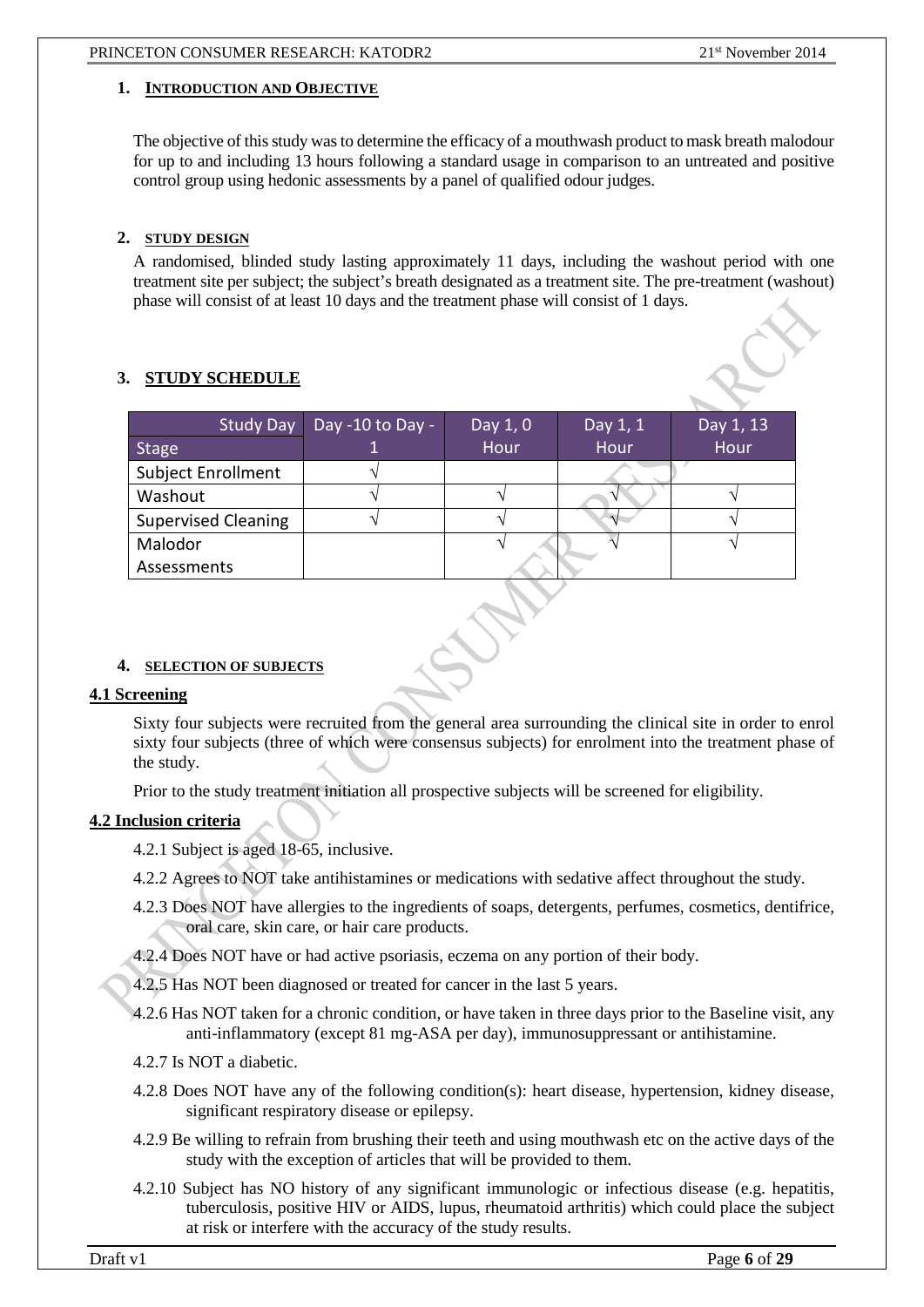#### PRINCETON CONSUMER RESEARCH: KATODR2 21st November 2014

- 4.2.11 Has NOT gone swimming, used a hot tub or sat in chlorinated water within 48 hours of Baseline and is willing to avoid swimming and hot tubs during the study.
- 4.2.12 HAS an Average (from 4 expert odour judges) odour score of  $\geq$  4.0 on a 0 to 10 point scale.
- 4.2.13 Is NOT an employee of the Sponsor Company or CRO.
- 4.2.14 Is NOT taking any other medication that, in the opinion of the Investigator is likely to affect their response to treatment.
- 4.2.15 Has no other medical condition or factor the Investigator or their duly assigned representative believes may affect the ability of the subject to complete the study or the interpretation of the results.

# **4.3 Exclusion Criteria**

- 4.3.1 Is taking for a chronic condition any anti-inflammatory (except 81 mg-ASA per day), immunosuppressant, antihistamine, or sedative medications (i.e. containing antihistamines like Tylenol pm, Nyquil, etc.).
- 4.3.2 Has had within 6 weeks of the study start date, or currently has, orthodontic appliances, more then once incisor with a prothestic crown or veneer, tumours of soft or hard oral tissue, moderate or advanced periodontal disease or greater than 4 caries lesions.
- 4.3.3 Has allergies to the ingredients of soaps, detergents, perfumes, cosmetics, anti-perspirants, deodorants, skin or hair care products, or has sensitive skin.
- 4.3.4 Has or has had active eczema or psoriasis on any portion of their body.
- 4.3.5 Has been diagnosed or treated for cancer in the past 5 years.
- 4.3.6 Is using or has used any systemic antibiotics within the last 2 weeks.
- 4.3.7 Is a diabetic
- 4.3.8 Has the following condition(s): heart disease, hypertension, kidney disease, significant respiratory disease, or epilepsy.
- 4.3.9 Has an immunologic or infectious disease (e.g. hepatitis, tuberculosis, HIV or AIDS, lupus, rheumatoid arthritis) which could place the subject at risk or interfere with the accuracy of the study results.
- 4.3.10 Is an employee of the Sponsor Company or CRO.
- 4.3.11 Is taking any other medication that, in the opinion of the Investigator is likely to affect their response to treatment.
- 4.3.12 Any other condition or factor the Investigator or their duly assigned representative believes may affect the ability of the subject to complete the study or the interpretation of the results.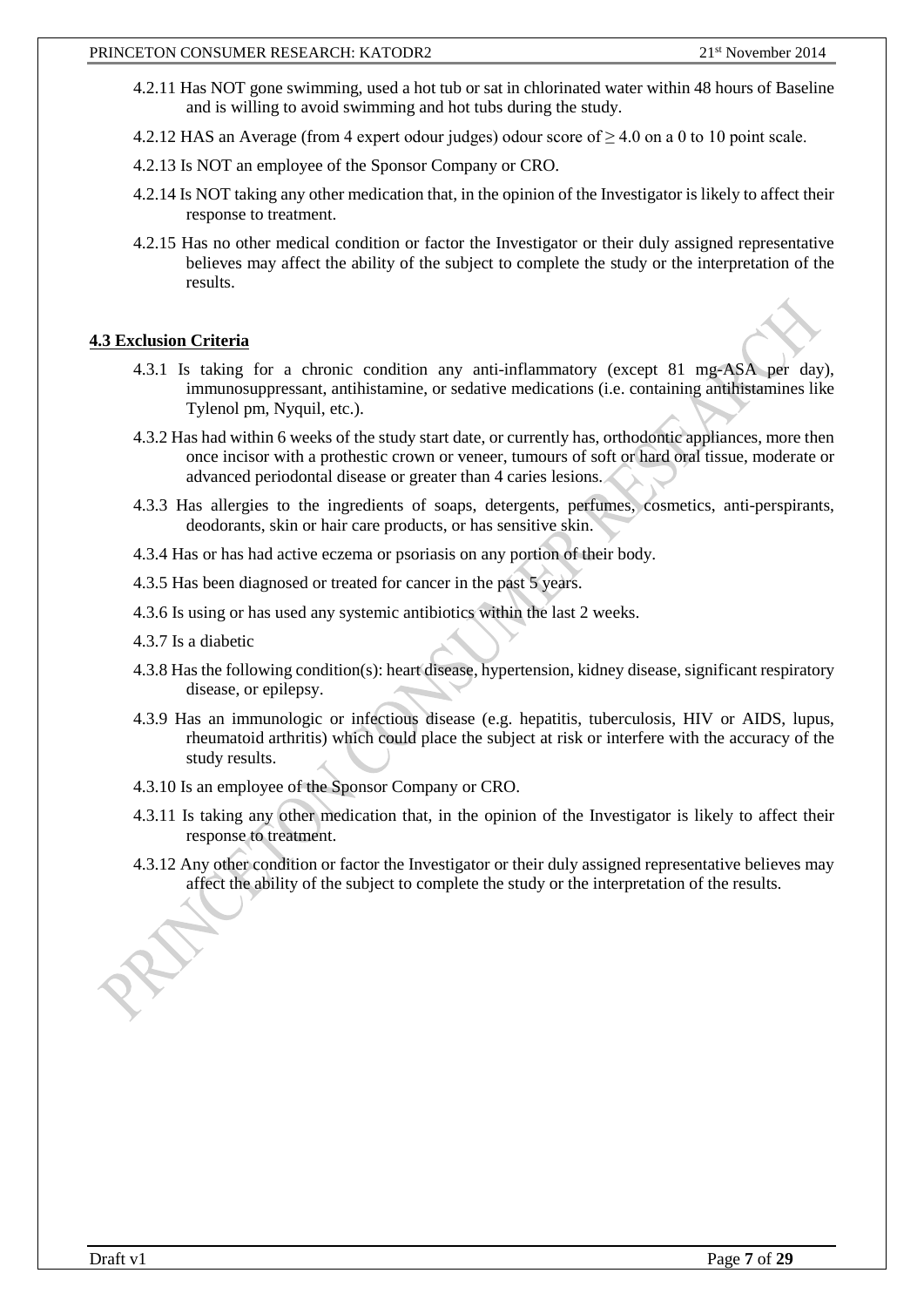#### <span id="page-7-0"></span>**TEST ARTICLES**

To the best of the Sponsor's knowledge, the test articles did not contain antibiotics, antiseptics, steroids, hormones, or any other substances at levels of concentration requiring label declaration by the relevant regulatory authorities and were formulated and tested to comply with applicable regulations. Based on the information available, Princeton Consumer Research considered the test articles to be safe for use in man.

The following test articles were supplied by the Sponsor labelled as follows:

- 1. Article 504LP130-V21-2813
- 2. Positive Control (COLGATE)

All of the test articles were used as supplied by the Sponsor. The Sponsor provided ingredient listings for the test articles (see Appendix 4). A third group were included that shall remain untreated.

It was the responsibility of the Sponsor to determine, for each batch of test articles, the identity, strength, purity, composition and other characteristics which appropriately define the test articles, before their use in the study. The determination of their stability and documentation of methods of synthesis or derivation were also the Sponsor's responsibility.

After the use of the test articles, a reserve sample of each article were stored by Princeton Consumer Research under appropriate conditions.

After an archive sample was been taken, all remaining test articles were disposed of 28 days after the completion of the study, unless requested otherwise by the Sponsor

## **Packaging, Labelling, and Shipping of Test Products**

The Sponsor sent all test products directly to the clinical facility prior to the start of the study in compliance with current Good Manufacturing Practices. The quantity of all study material shipped to the clinical facility was documented by the CRO.

It was the responsibility of the Sponsor that test articles met all necessary transport regulations, particularly those regulations involving the carriage of hazardous goods and the import/export of goods or equipment, and that any costs including tax/duty were fully met by the Sponsor prior to receipt of test articles at Princeton Consumer Research. No liability with regard to safe receipt or costs involved in the carriage of goods or equipment to any Princeton Consumer Research site was accepted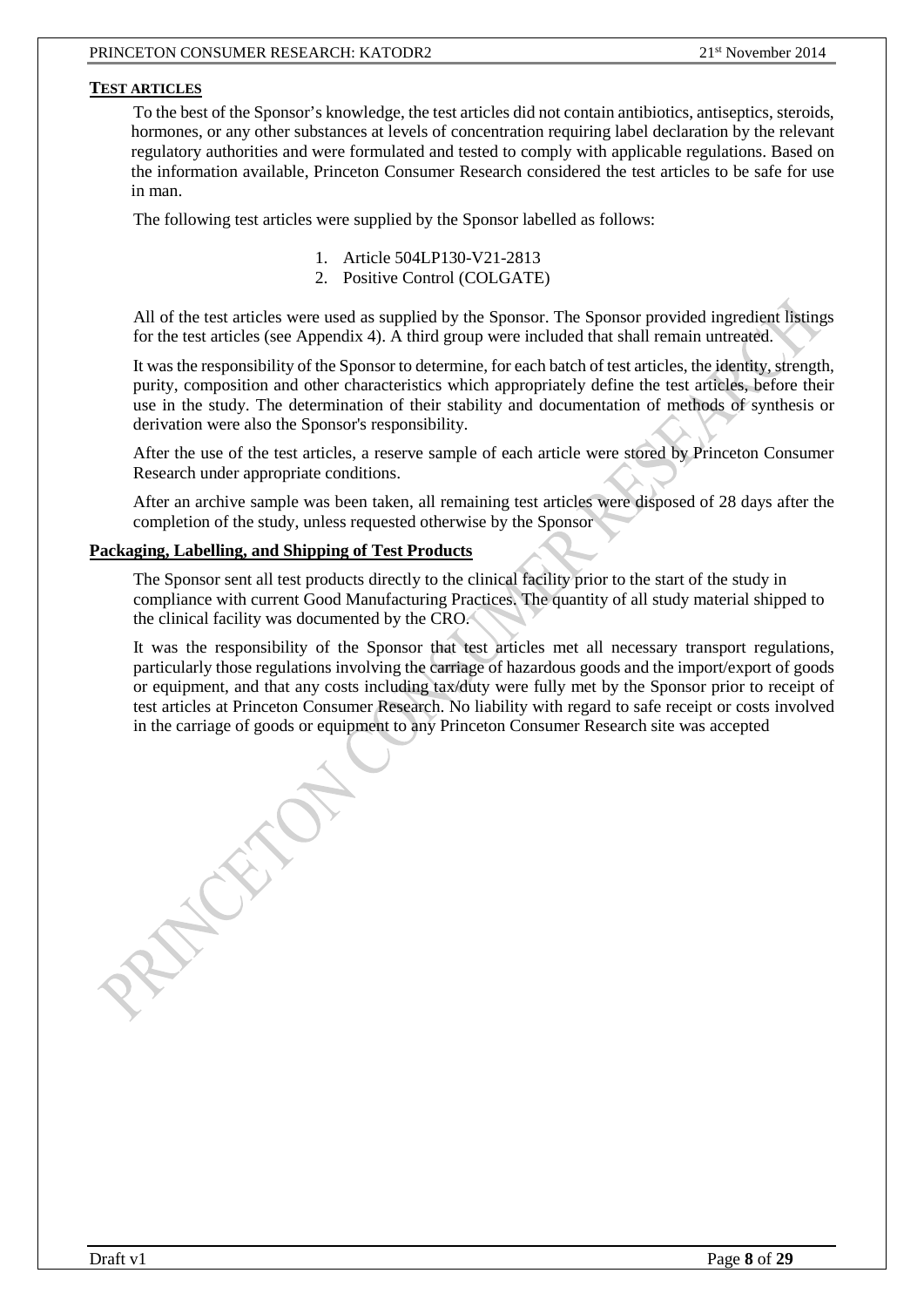### <span id="page-8-0"></span>**METHOD**

#### **Pre-conditioning (Washout) Procedure**

Upon arrival at the clinical site perspective subjects were consented (Appendix 1). Each subject was then given a soft bristle toothbrush and a sample of Colgate Total to be used during the pre-conditioning phase of the study, twice daily for a period of 2 minutes following their usual brushing action. Subjects were not permitted to use any other products in the mouth such as floss, mouthwash, breath mints etc.

During the entire pre-conditioning period subjects were instructed to stop using their usual toothpaste and oral care regime and were given instructions to take home with them for reference.

# **Day -1:**

Subjects were instructed not to clean their teeth or eat at home before coming to the clinical site. Subjects were queried about whether they had been ill or if they had taken any new medications since their last visit and new information was recorded. The prospective subjects were then assessed for odour and the first sixty-four subjects to qualify 4.0 or greater were enrolled into the study (see Appendix 3). Sixty subjects were considered test subjects and three subjects were considered the consensus subjects.

# **Day 1:**

Subjects were instructed not to brush their teeth or use mouth wash before coming to the clinical site and not to use any products with fragrance on their face/hair and follow all written instructions they were given. Upon arrival at the clinical site Subjects were queried about whether they had been ill or if they had taken any new medications since their last visit and new information was recorded. The prospective subjects were then assessed for odour and the first sixty foursubjects to qualify 4.0 or greater (AVERAGE OF 4 JUDGES) were enrolled into the study (see Appendix 3). Sixty-one subjects were considered test subjects and three subjects were considered the consensus subjects. Any remaining subjects were excused from the study.

Approximately twenty subjects were assigned to each of three time slots for Day 1; representing the 3 cohorts. Each cohort of twenty subjects was treated with the same product for the study. Subjects were dosed on Day 1 Baseline at a time relevant to their cohort. The odour judges evaluated the consensus subject for each cohort followed by the 20-subject cohort, which were treated with the same product.

Next, the qualified subjects were instructed to use the product for their group under supervised conditions. Subjects were given a timer set for 1 minute and they were instructed to swirl using their usual action until the timer sounded before spiting and wiping their mouths. Subjects were only able to brush their teeth at the clinical site that morning under supervision.

Following usage subjects were re-evaluated within 1 hour of use  $\pm$  10 minutes for odour. The consensus subject for the cohort was evaluated and discussed first. Subjects were then instructed not to use any products in their mouth for the following 13 hours.

13 Hours  $\pm$  15 minutes subjects then returned to the test centre for final evaluations. Following assessment subjects were exited from the study and compensated for their time and inconvenience.

# **Supervised Use Procedure:**

Subjects were provided with  $0.2$ ml  $\pm 0.05$ ml of the test article mouthwash for use. Each subject was instructed swirl following his or her usual action for 1 minute. Following the 1 minute period subjects were instructed to spit and to wipe clean their mouth area on dry paper towelling provided by the supervisor. Subjects were not permitted to rinse their mouths.

Subjects in the Negative Control group (Untreated) were not provided with any product and the refrained from any cleaning of their teeth on the morning of the study day.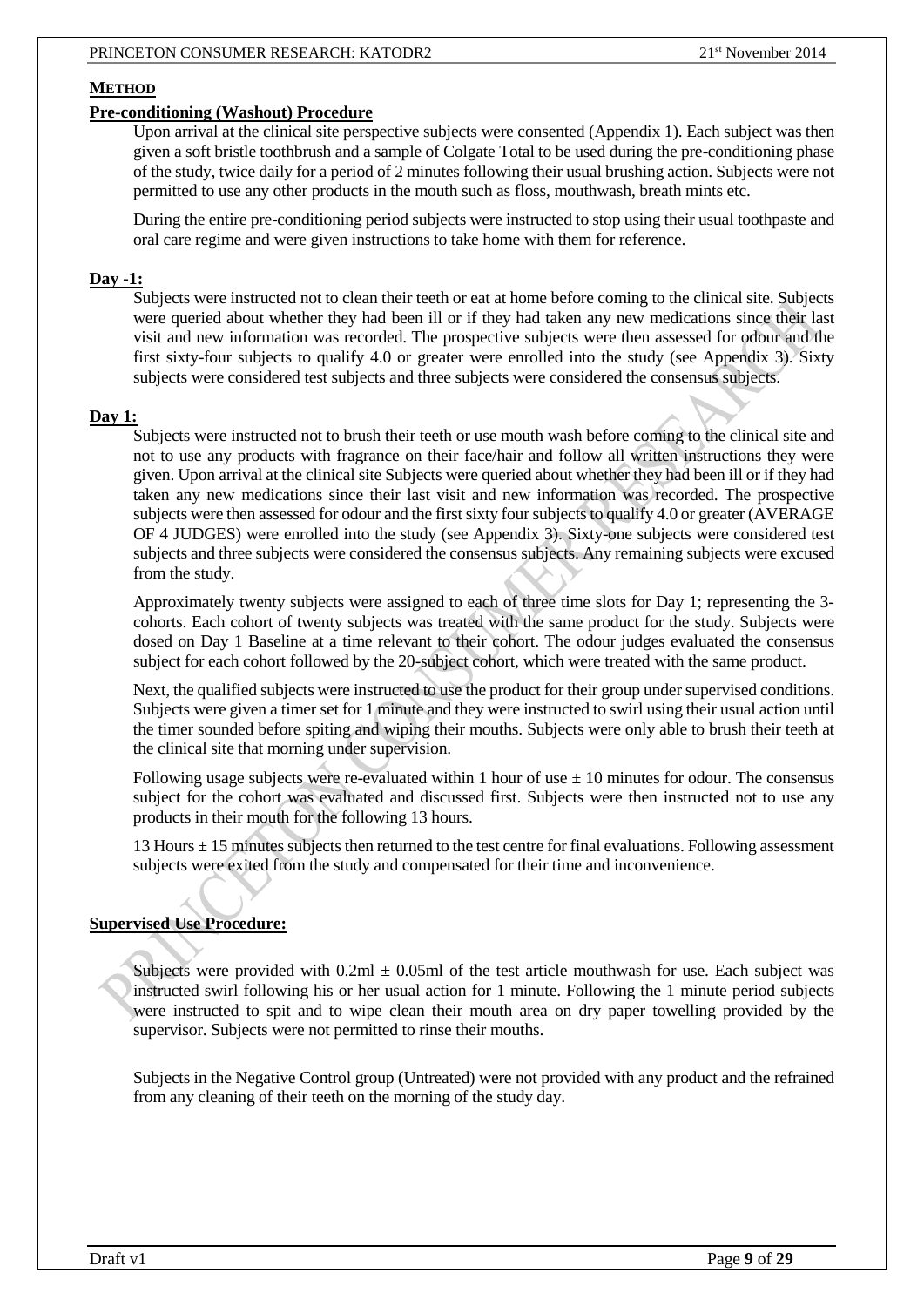# **Treatment Application Procedure**

#### **Treatment Products:**

| <b>Material/Product/Code</b>        | Dose                     | <b>Apply Frequency</b> |
|-------------------------------------|--------------------------|------------------------|
| Test Article (197-75B)              | 0.2ml                    | Once                   |
| Positive Control (Colgate)          | 0.2ml                    | Once                   |
| <b>Negative Control (Untreated)</b> | $\overline{\phantom{0}}$ | -                      |

# <span id="page-9-0"></span>**ODOUR JUDGE IDENTIFICATION**

The odour judges were assigned numbers #1 - #4 that they maintained through the study for entering their odour data.

#### <span id="page-9-1"></span>**ADVERSE EVENTS**

An adverse event was anything untoward which happened to a subject during a study, whether or not it was related to the administration of the test articles.

An adverse reaction to the test articles was an adverse event occurring after the administration of the test articles which may have been causally related to the test articles.

#### **Classification**

An adverse event would have been NON-SERIOUS (sub-classified as Mild, Moderate or Severe) unless it fell into one or more of the following categories when it would be classified as SERIOUS.

The event:

- resulted in death.
- was life threatening.
- required in-patient hospitalisation or prolongation of existing hospitalisation.
- resulted in persistent or significant disability /incapacity.
- was a congenital anomaly/birth defect.

Every adverse event must be recorded and then classified as Serious or Non-Serious.

Maximum intensity of NON-SERIOUS adverse events would have been assigned to one of the following categories:

Mild: For example, an adverse event which was easily tolerated by the subject, causing minimal discomfort and not interfering with everyday activities.

Moderate: For example, an adverse event which was sufficiently discomforting to interfere with normal everyday activities.

Severe: For example, an adverse event which prevented normal everyday activities.

#### **Reporting of adverse events**

In the event of a SERIOUS adverse event, the type, onset, severity, duration and outcome would have been recorded on a Serious Adverse Event Form and the Sponsor would have been notified within one working day, with a written report following within three working days. The significance of the event would have been discussed between the Principal Investigator and the Sponsor, with the Principal Investigator reserving the right to withhold further administration pending further information and discussion. The subject's General Practitioner would have also been informed as soon as it was reasonably practicable to do so.

Non-serious events would have been reported to the Sponsor in the Clinical Report at the conclusion of the study.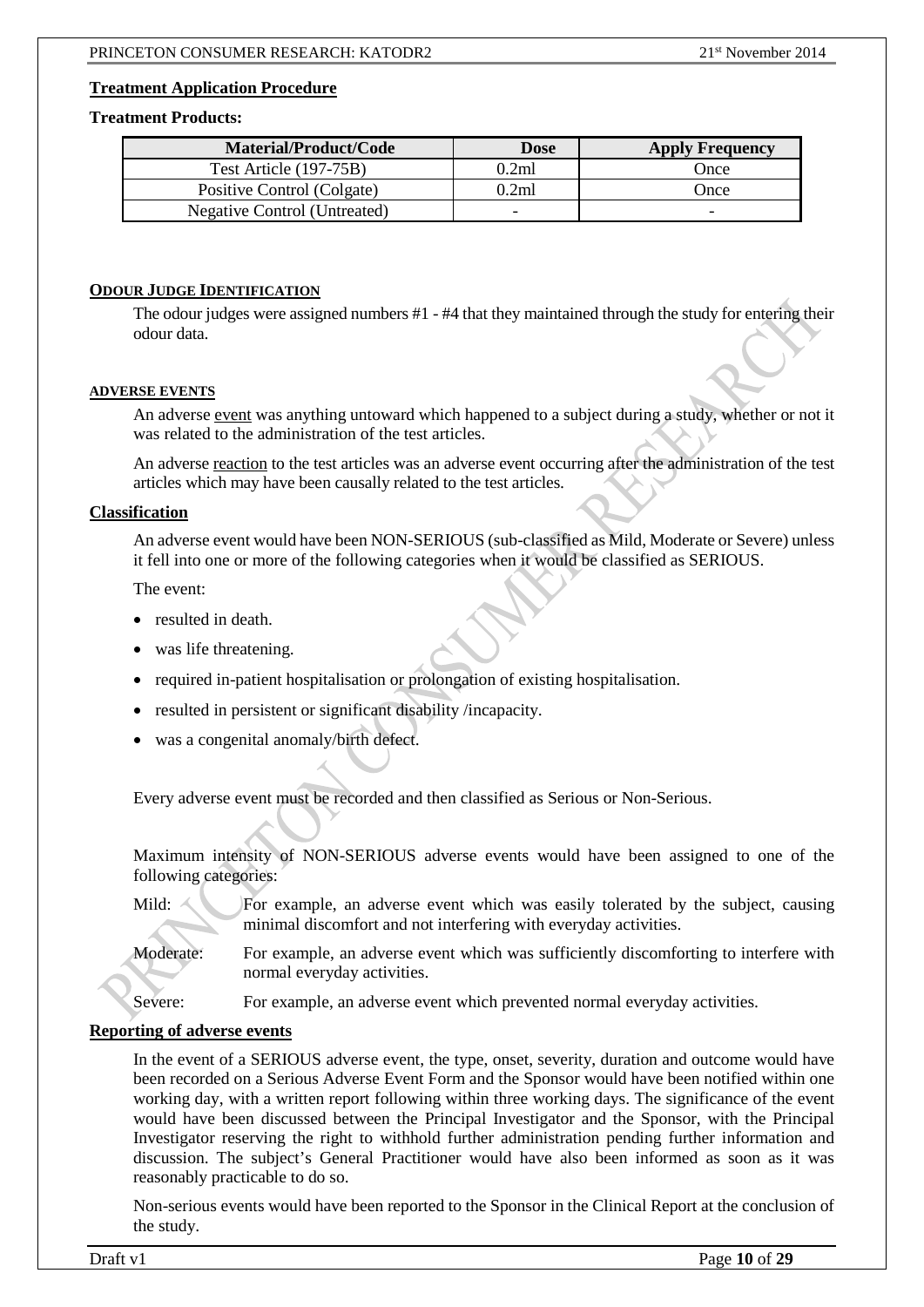#### **Withdrawals**

The participation of a subject in this study may have been discontinued for any of the following reasons:

- the subject wished to withdraw.
- if, in the opinion of the Principal Investigator/Project Manager, it was in the best interests of the subject.
- suspected adverse effects from the test articles.
- inter-current illness.
- violation of the prohibitions and restrictions.
- development of an exclusion criterion.

Subjects were free to withdraw at any time and need not have given a reason, but every reasonable attempt would have been made to ascertain such reasons. The data for any subjects who were withdrawn from the study would have been included in this report but may have been excluded from final data analysis.

Subjects would not have been followed up after their withdrawal from the study, except in the case of a Serious Adverse Event. Withdrawn subjects would not have been replaced.

#### <span id="page-10-0"></span>**PREMATURE TERMINATION OR SUSPENSION OF THE STUDY**

This study may have been prematurely suspended or terminated by Princeton Consumer Research or the Sponsor. In all cases of premature suspension or termination, Princeton Consumer Research would have been promptly informed all study subjects and would have provided appropriate therapy and subject follow-up.

If the study is prematurely suspended or terminated by Princeton Consumer Research Inc without the prior agreement of the Sponsor, Princeton Consumer Research Inc will inform the Sponsor as soon as possible and will provide the Sponsor a with a detailed written explanation of the termination or suspension.

# <span id="page-10-1"></span>**STUDY ETHICS**

#### **Amendments to protocol**

Proposed changes or additions to the authorised protocol would have been subject to approval by the Principal Investigator and the Sponsor before implementation, except and insofar as Princeton Consumer Research reserved the right to make unilateral departure from the protocol to eliminate an apparent immediate hazard to subject health.

#### **Declaration of Helsinki**

The study conformed to the requirements of the 1964 Declaration of Helsinki and its subsequent amendments (Appendix 6).

# **Subject consent**

Subjects were informed of the nature, purpose and known risk of the study both orally and in writing and gave their written informed consent before participating in the study (Appendices 1 and 2). Subjects were advised that they were free to withdraw from the study at any time without being obliged to give a reason. They were compensated for their time and inconvenience.

#### **Indemnity provision**

The Sponsor was responsible, without regard to legal liability, and indemnified Princeton Consumer Research, or any of their respective officers or employees in the event of claims for compensation from subjects suffering injury or other deterioration in health or well-being as a result of participation in this study, except and insofar as such claims arose as a result of any negligent act or omission on the part of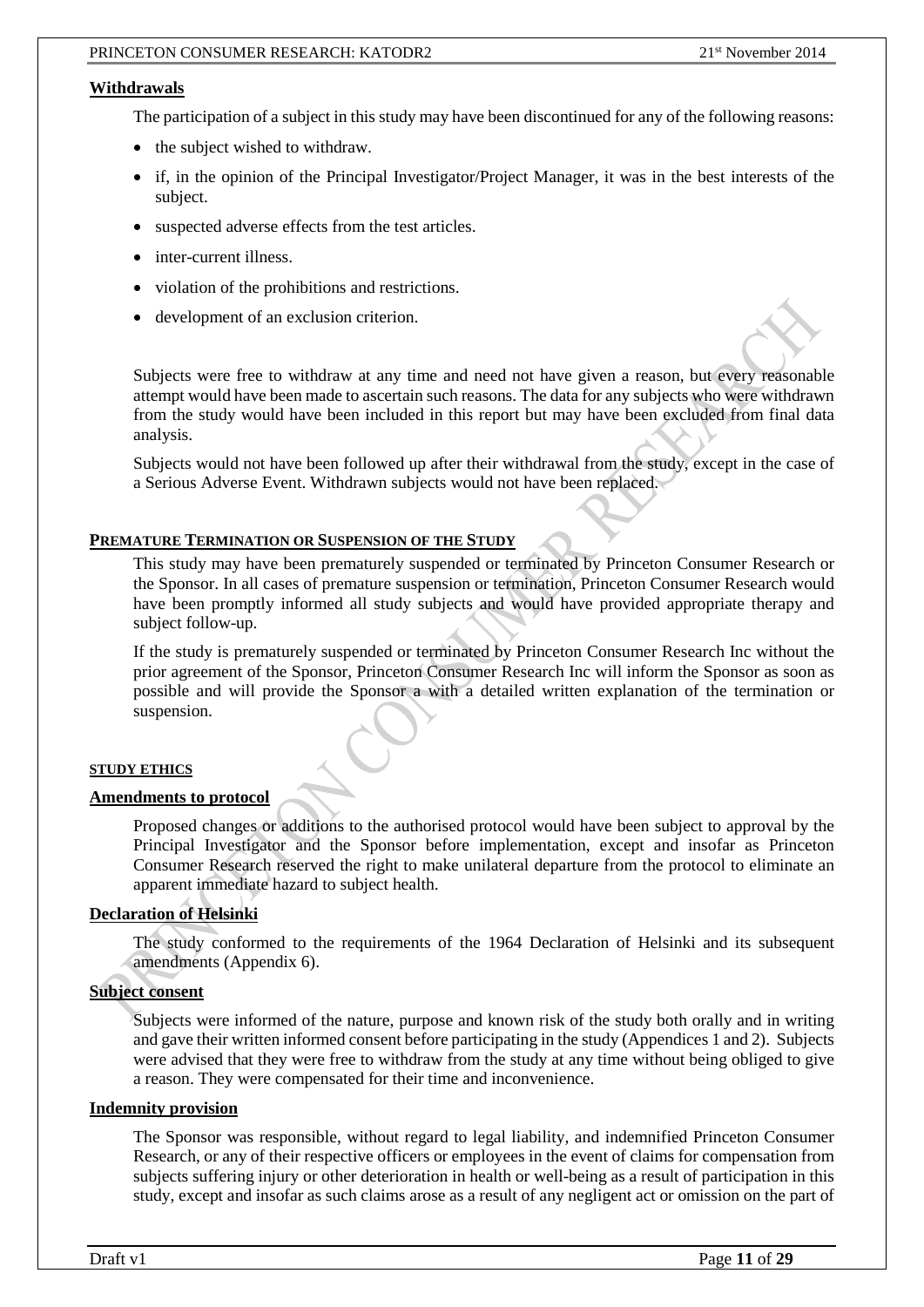#### PRINCETON CONSUMER RESEARCH: KATODR2 21st November 2014

Princeton Consumer Research employees or any persons undertaking or involved in the study by arrangement with Princeton Consumer Research.

#### <span id="page-11-0"></span>**QUALITY ASSURANCE**

The study was carried out in the spirit of the ICH Guidelines on Good Clinical Practice (1996) and other recognised guidelines. The draft report has been peer-reviewed for accuracy and completeness of presentation. Additionally, the study may also have been subject to the following Quality Assurance procedures:

- Review of protocol and protocol amendments for completeness, clarity and adequacy.
- Inspection and/or audit of critical phases of study conduct for compliance with protocol and Princeton Consumer Research procedures.

The Princeton Consumer Research Quality Assurance Manager would have informed Princeton Consumer Research management of any findings that may have affected the integrity of the study.

#### <span id="page-11-1"></span>**RETENTION OF DATA**

All raw data generated by Princeton Consumer Research during the course of the study, and including protocol and final report, will be retained in the Princeton Consumer Research Archive for a minimum period of fifteen years from study completion. In the event of original data being transferred to the Sponsor at their request, exact copies will be so retained. At no time will archived data be destroyed without prior written approval of the Sponsor. All study data will be available at any time, by appointment, for inspection by the Sponsor or their authorised representative.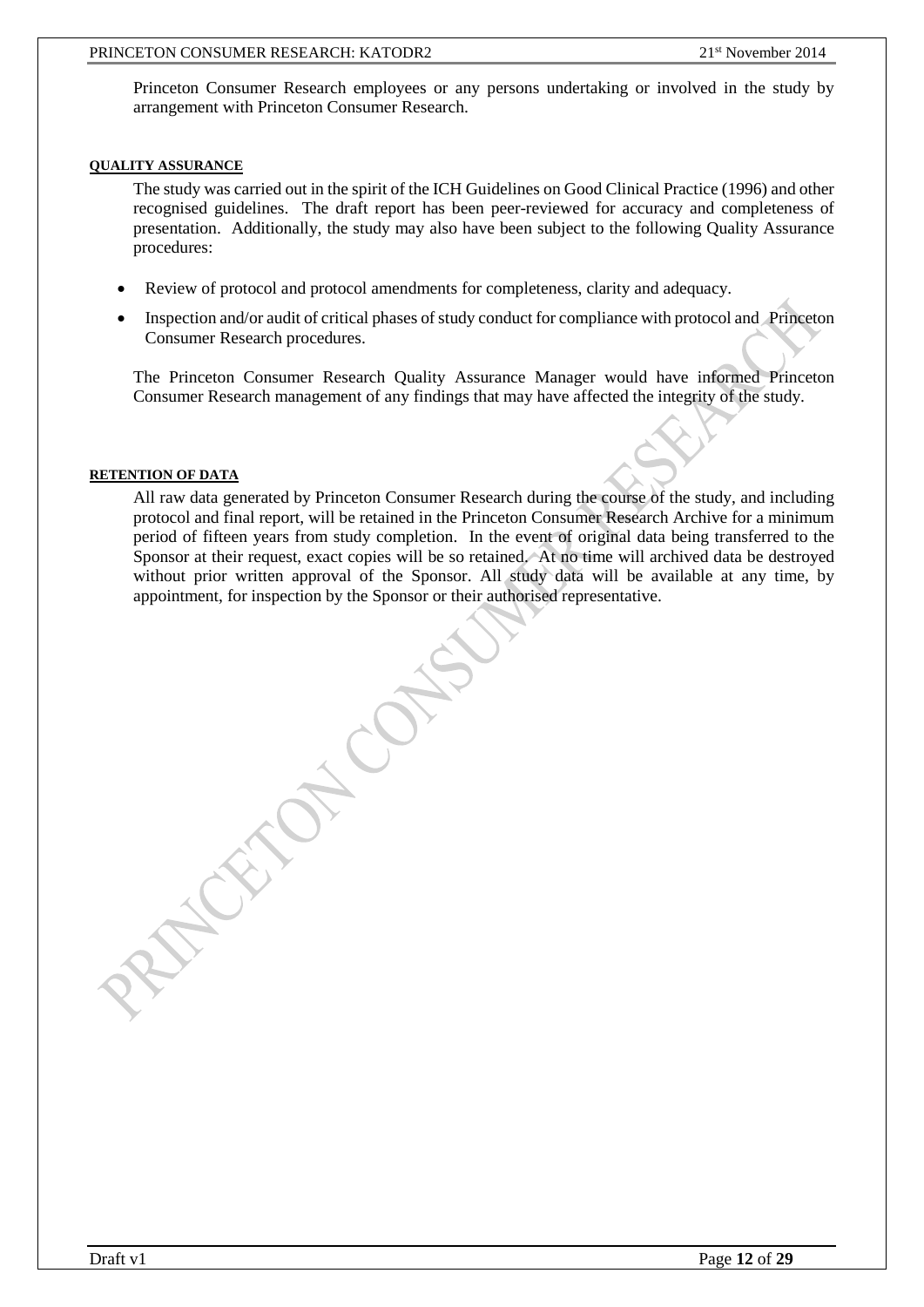# **R E S U L T S**

# <span id="page-12-1"></span><span id="page-12-0"></span>**1 LOCATION AND DATES OF THE STUDY**

The study was performed at Princeton Consumer Research, Princeton Forrestal Center, 307 College Road East, Princeton, NJ, 08540, USA, between 13<sup>th</sup> October 2014 and 24<sup>th</sup> October 2014.

# <span id="page-12-2"></span>**2 SUBJECTS**

64 subjects were recruited into the study and completed the study. The age composition of these subjects is presented in Figure 1. 6 subjects withdrew from the study for reasons unrelated to the study.

# FIGURE 1: AGE COMPOSITION OF THE SUBJECTS COMPLETING THE STUDY **KATODR2 Demographics** 7 Number of Subjects 6 5  $\overline{4}$  $\overline{3}$ Female  $\overline{2}$ **■** Male  $\mathbf{1}$  $\overline{0}$ **36-40 41-45 2820 2123 2639** 4650 555 5660 సీ Age

# <span id="page-12-3"></span>**3 ADVERSE EVENTS, ADVERSE REACTIONS AND SUBJECTS NOT COMPLETING THE STUDY** No adverse events or reactions were reported.

All subjects completed the study.

# <span id="page-12-4"></span>**4 ASSESSMENTS**

There was no statistically significant difference for the pre-treatment assessments between the test groups for any of the judges or between judges (p>0.05) so the study can be considered valid. Both the Test Article and Positive Control showed a highly statistically significant difference to the untreated baseline sites (p<0.005) in all assessments. All judges were statistically similar at all-time points and sites (p>0.05) and so assessments can be considered as accurate.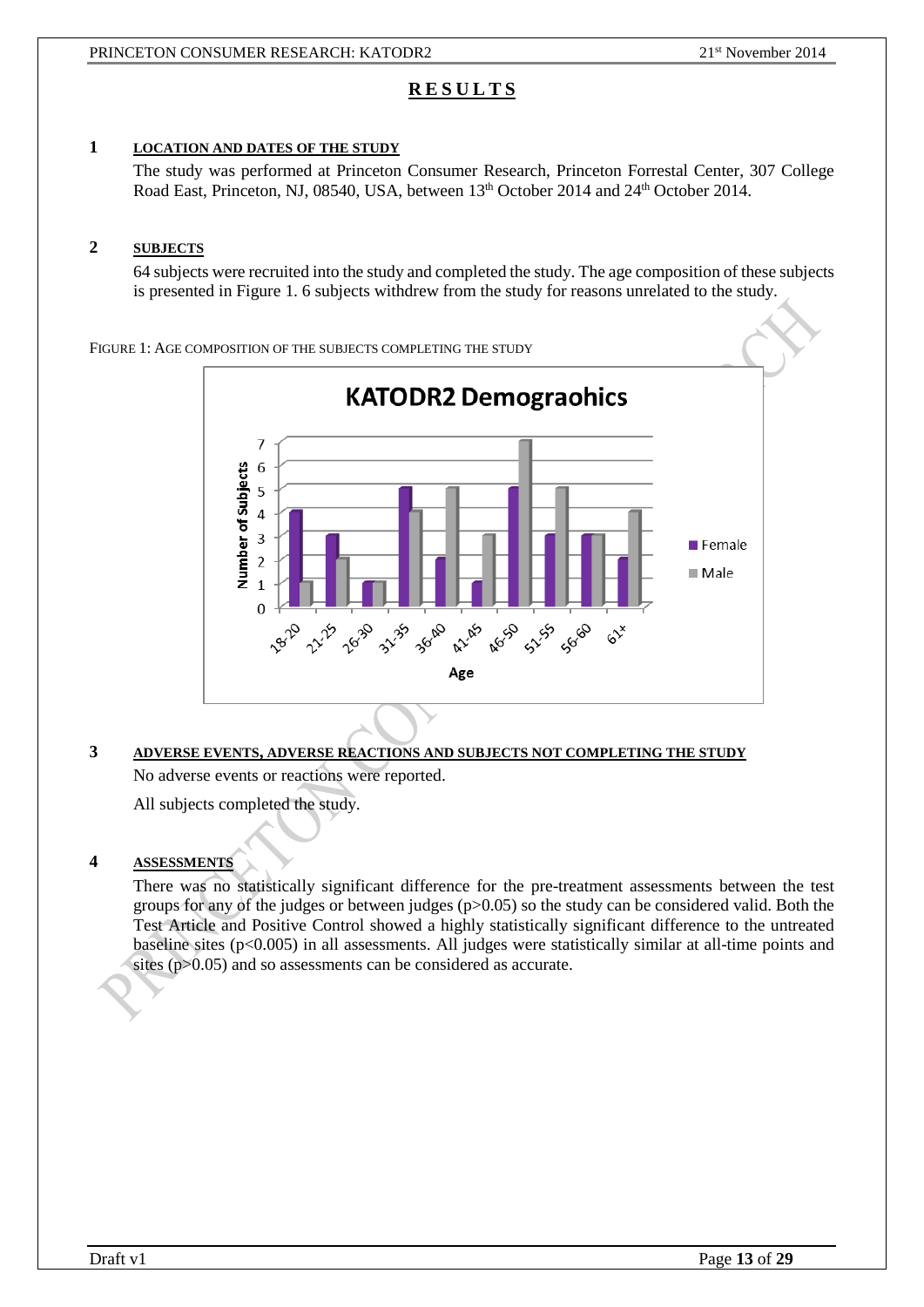## <span id="page-13-0"></span>**5 STATISTICAL OVERVIEW-**

Baseline treatment assessments:

|              | 11   | J2   | 43   | 4    | Average |
|--------------|------|------|------|------|---------|
| Mean Group 1 | 6.05 | 6.00 | 5.95 | 6.16 | 6.04    |
| Mean Group 2 | 5.89 | 5.95 | 5.63 | 5.74 | 5.80    |
| Mean Group 3 | 5.50 | 5.70 | 5.60 | 5.85 | 5.66    |

<span id="page-13-1"></span>1 hour treatment assessments:

|                                  | $J1$ $J2$ $J3$ | 14 | Average |
|----------------------------------|----------------|----|---------|
| Mean Group 1 3.00 3.32 3.26 2.74 |                |    | 3.08    |
| Mean Group 2 2.79 2.79 2.84 2.84 |                |    | 2.82    |
| Mean Group 3 5.50 6.00 6.10 5.95 |                |    | 5.89    |

# <span id="page-13-2"></span>13 hours treatment assessments:

|                                       |  |  | J1 J2 J3 J4 Average |
|---------------------------------------|--|--|---------------------|
| Mean Group 1 3.63 3.32 3.37 3.84 3.54 |  |  |                     |
| Mean Group 2 4.16 4.21 3.74 4.00      |  |  | 4.03                |
| Mean Group 3 6.15 6.00 6.35 6.35 6.21 |  |  |                     |

#### P-Value Assessments

| 'bl vs 1                | 1.89E-12 5.94E-11 3.51E-02 |  |
|-------------------------|----------------------------|--|
| $\overline{b}$ l vs 13. | 1.36E-11 4.51E-06 7.73E-05 |  |

ENDT S

**MARKETHALLY** 

**ERAN**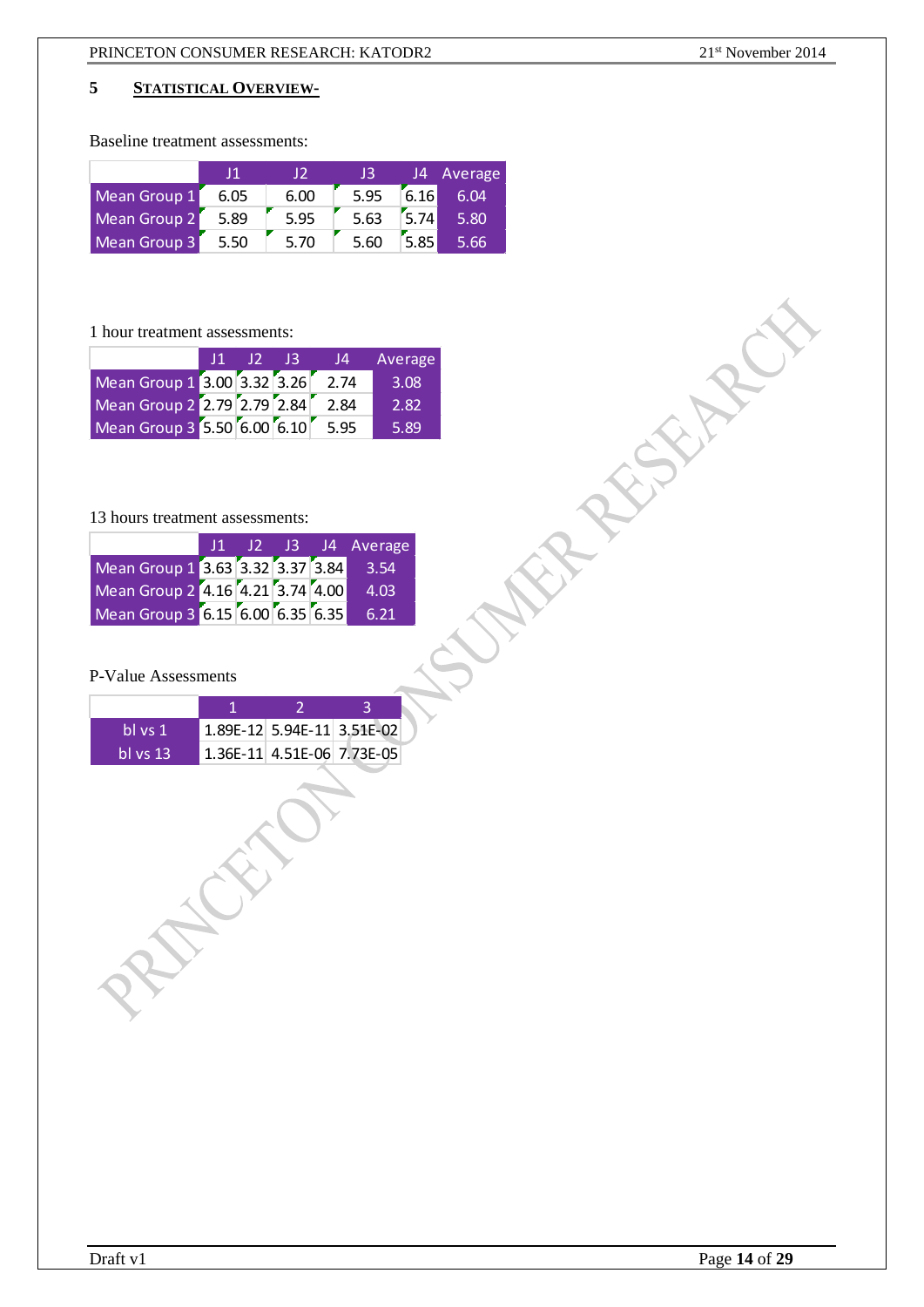# <span id="page-14-0"></span>**CONCLUSIONS**

It can be concluded that for the test articles the claims of "breath freshening" and "freshens breath for over 12 hours" are valid.

FITON CONSUMERED FREE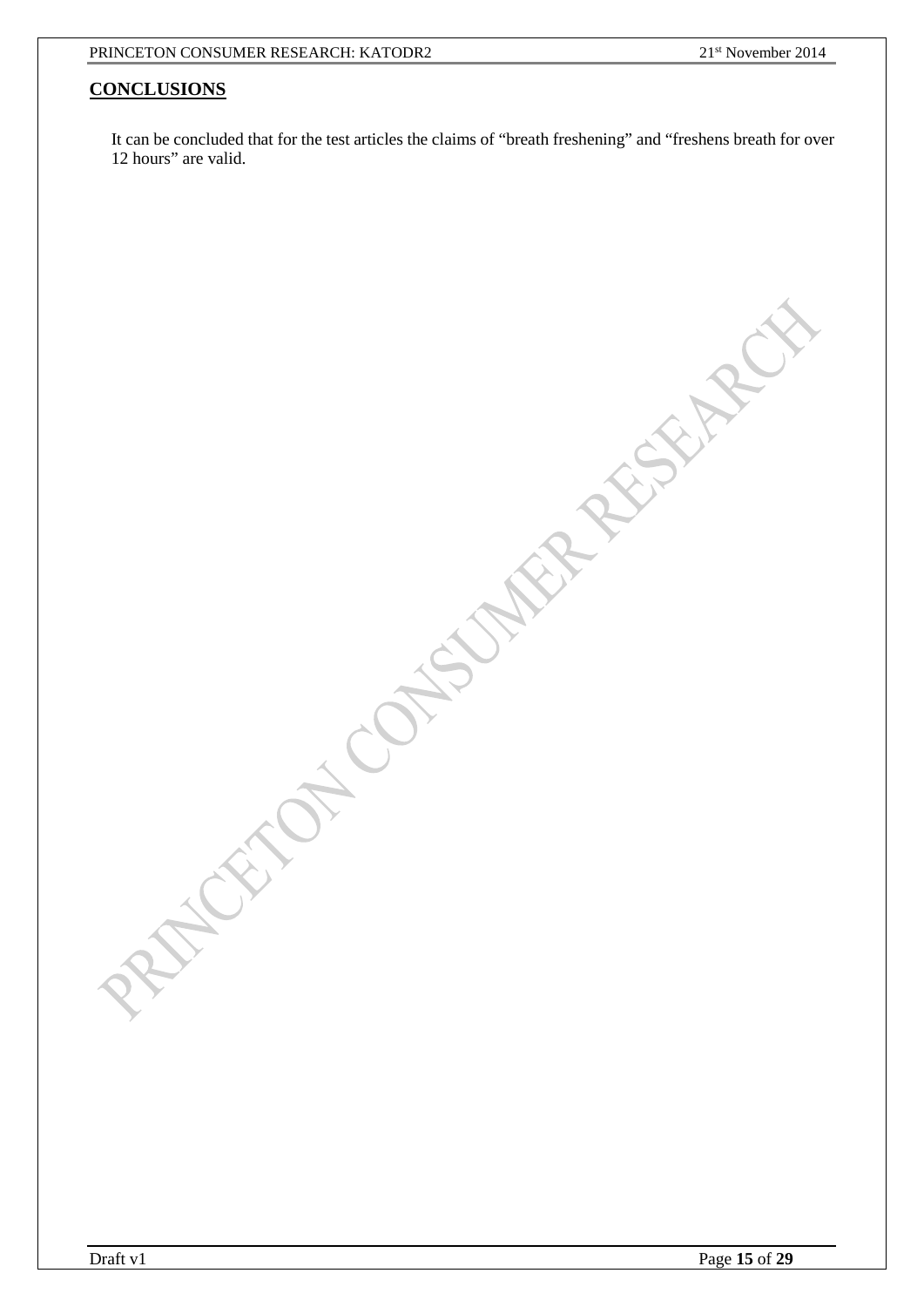#### PRINCETON CONSUMER RESEARCH: KATODR2 21st November 2014

# <span id="page-15-0"></span>APPENDIX 1: SUBJECT CONSENT FORM

Subject Number

# **PRINCETON CONSUMER RESEARCH**

# SUBJECT CONSENT for KATODR2 (AN ODOUR ASSESSMENT STUDY)

Name of Subject:…………………………………………………………………..

The nature of the trial and procedures required of the volunteers, together with possible hazards, have been described to me by the members of Princeton Consumer Research staff named below and I have had an opportunity to discuss these matters. Additionally I have been given a copy of the Subject Information Sheet for this trial.

I understand that the study will be conducted in compliance with the Standard Operating Procedures of Princeton Consumer Research which are available to me at my request and that I may withdraw from the study at any time without having to give a reason.

I understand that every effort has been made and will continue to be made by the Sponsors of this study and by Princeton Consumer Research medical personnel to ensure that the health status of the volunteers will not be adversely affected by their participation in this study. I understand that in the unlikely event of significant deterioration in health being caused by my participation in the study I will be given reasonable and appropriate medical treatment and may be compensated financially.

I also understand that all information given by me and all observations made on my health will be maintained in strictest confidence and in accordance with normal medical practice. This means the Sponsor of this study or an authorised representative of the Sponsor and/or representatives of regulatory authorities may request access to this information for checking purposes relevant to the study. Any such information will not identify me by name and this checking will be performed under the supervision of Princeton Consumer Research.

I agree to comply with the prohibitions and restrictions on the Subject Information Sheet and confirm that the information given on my questionnaires is true. I hereby consent to take part in the study and to carry out the procedures required of me. I also consent to my General Practitioner being informed of my participation and of any findings considered to require medical attention.

I consent to Princeton Consumer Research processing sensitive personal information that may be held by them or given by myself at the time of enrolment onto the above named study. This information will be treated as confidential to Princeton Consumer Research and will not be divulged to any third party unless required by Regulatory agencies. In all cases any information given will not identify me by name. This consent satisfies the requirement of the Data Protection Act 1998.

Signed: ................................................................ Date: .......................................................

I have explained the nature of the study to the above-named volunteer who has received a copy of the Subject

Information Sheet.

Signed: ................................................................ Date: .......................................................

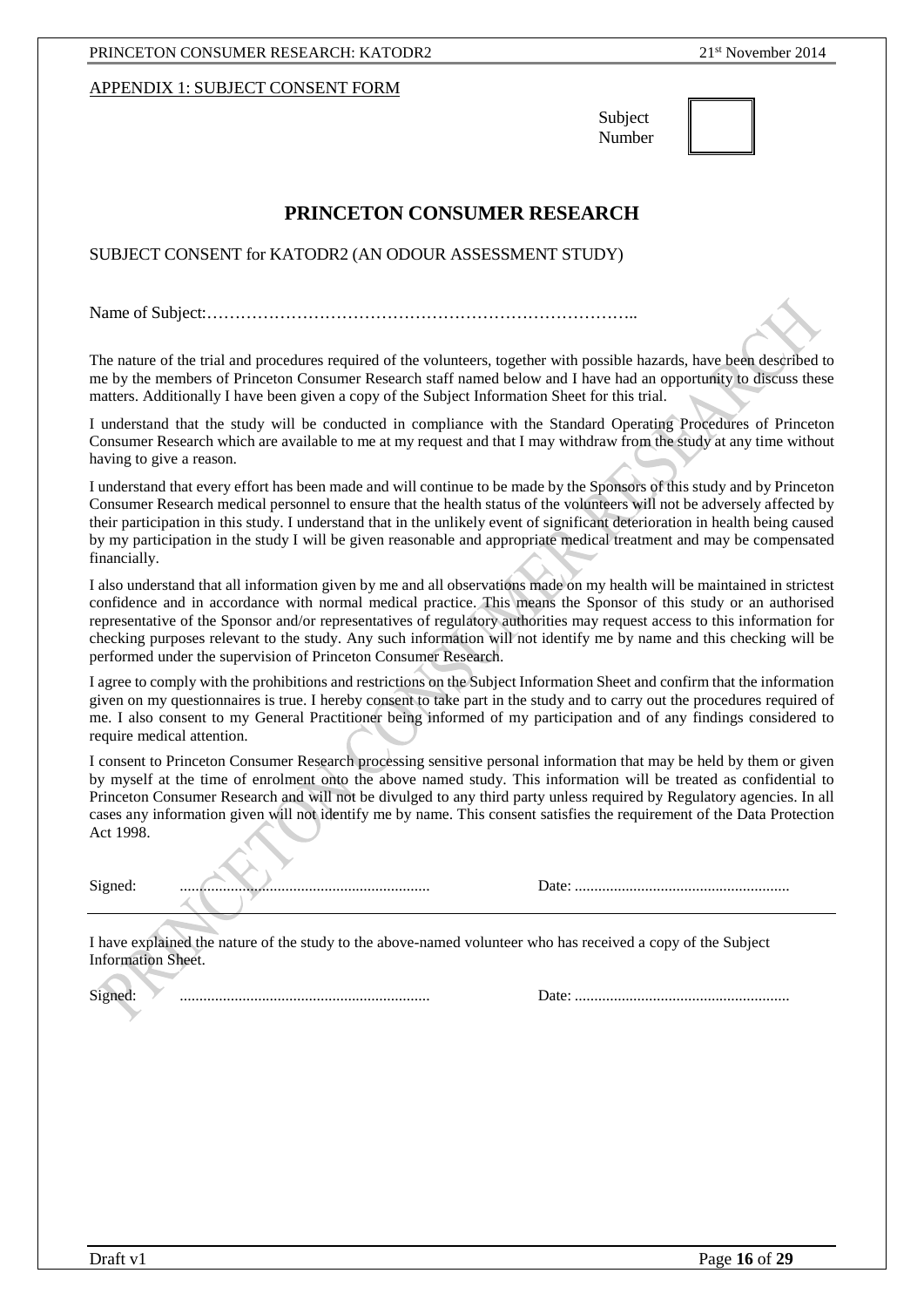# <span id="page-16-0"></span>APPENDIX 2: SUBJECT INFORMATION SHEET – KATODR2

Please read this sheet carefully. It is a written explanation of the way in which the study will be performed. You will also be given an oral explanation of the study from members of Princeton Consumer Research staff and an opportunity to ask questions. If any further questions occur to you, please either ring the office or ask at the test centre. The aim of the study is to assess the level of odour in your breath.

# **Possible unwanted effects**

In the very unlikely event that you are 'hypersensitive' to the products you might experience some shortness of breath, flushing and possibly dizziness. If this does happen you should remove the product and contact Princeton Consumer Research for advice. Should the shortness of breath become severe and you feel unwell contact your own doctor without delay. We would advise you of any products you should avoid.

# **Prohibitions and restrictions**

**Do not** take aspirin or other non-steroidal anti-inflammatory drugs during the trial as these can have an effect on your irritant reaction.

If you require a painkiller for headaches etc., please take **only paracetamol.**

**Do not** use a sunbed or sunlamp during the trial and keep your arms out of natural sunlight during the trial as you could confuse irritation grading.

**Do not** have an immunisation, such as for travel, during the trial.

Let us know of any medication or change in your health during the trial as soon as possible as this could have an effect on your skin reaction.

| <b>TEST ARTICLES:</b>                         | Mouthwash products. Product allocation will be randomised so that you will<br>receive one of 3 different products. One group will not receive mouthwash and<br>will remain untreated for 13 hours.                                                |
|-----------------------------------------------|---------------------------------------------------------------------------------------------------------------------------------------------------------------------------------------------------------------------------------------------------|
| <b>REGISTRATION STATUS:</b>                   | Not applicable - Consumer Products.                                                                                                                                                                                                               |
| TITLE/PURPOSE OF TRIAL:                       | To assess any effect by the products on breathe odour.                                                                                                                                                                                            |
| <b>ATTENDANCE:</b>                            | Please follow your study calendar and schedule                                                                                                                                                                                                    |
| <b>NUMBER OF PERSONS</b><br>PARTICIPATING:    | Approximately 63.                                                                                                                                                                                                                                 |
| <b>POSSIBLE RISKS/</b><br><b>DISCOMFORTS:</b> | Irritation or allergic reaction to the test products, or their ingredients. In the<br>very unlikely event that you are, 'hypersensitive', to the test products you might<br>experience some shortness of breath, flushing and possibly dizziness. |
| PAYMENT DETAILS:                              | \$ for completion of the study (If you are dropped due to a reaction, that, in the<br>opinion of Princeton Consumer Research Inc is related to the product, then \$<br>paid).                                                                     |

THE PROJECT SUPERVISOR IN CHARGE OF THIS STUDY MAY BE CONTACTED DURING AND OUTSIDE OF NORMAL WORKING HOURS ON **01621 859 230** (TRANSFER DURING OUT OF OFFICE HOURS FOR THE DURATION OF THE STUDY PERIOD ONLY).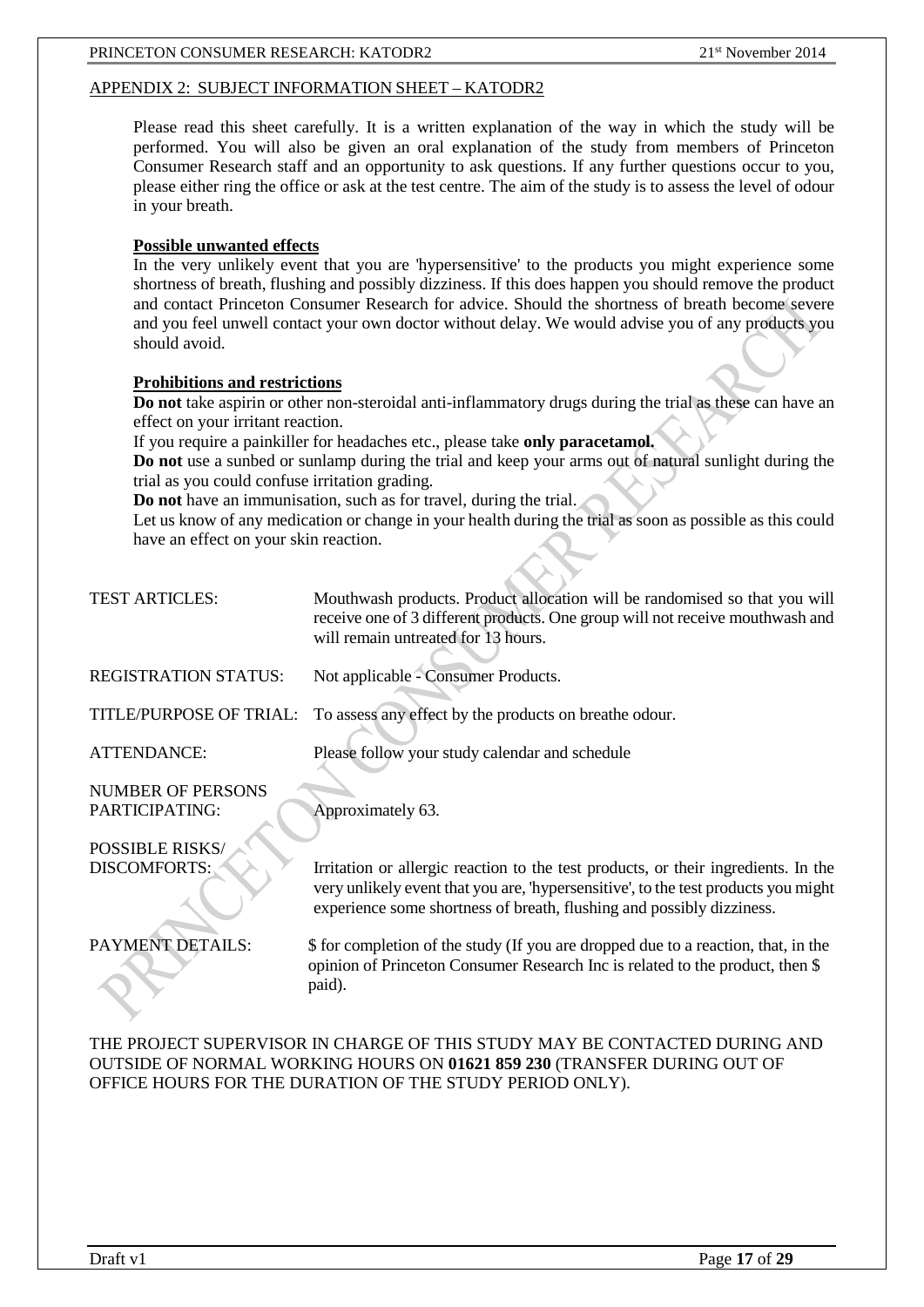# PRINCETON CONSUMER RESEARCH: KATODR2 21st November 2014

# <span id="page-17-0"></span>APPENDIX 3: PRE-TREATMENT QUESTIONNAIRE

| <b>FOR OFFICE USE ONLY</b> |  |  |
|----------------------------|--|--|
| Subject's Initials         |  |  |
| <b>MALE/FEMALE</b>         |  |  |

# **STRICTLY CONFIDENTIAL**

In order for us to judge that you are healthy to take part in the patch test and that any medication you take is not likely to interfere with your test responses, we need information on your health. We may need to contact you again for further details but please answer all the questions as fully as possible.

# **STUDY No: KATODR2**

| Do you have any skin problems at present under your arms e.g. acne, pigment changes, psoriasis, eczema, skin                                                           |              |
|------------------------------------------------------------------------------------------------------------------------------------------------------------------------|--------------|
| cancer?<br>If 'YES' please give details of condition and/or treatment, eg ointment/cream.                                                                              |              |
| Are you regularly taking any medicines, drugs (including street drugs) or oral contraceptives at present?YES<br>If 'YES' please give details eg name, how often taken. | $\lfloor$ NO |
| If 'YES', please state when and for what.                                                                                                                              |              |
| Have you ever had hepatic, renal, cardiac, pulmonary, digestive, haematological, neurological, locomotor, immune                                                       |              |
| If 'YES', please give details.                                                                                                                                         |              |
| Have you consulted your doctor within the last 6 months?<br>If 'YES', please state when and for what.                                                                  |              |
|                                                                                                                                                                        |              |
| If 'YES', please state when and for what. Was this confirmed as malignant?                                                                                             |              |
| If 'YES', which drug and explain reaction and duration.                                                                                                                |              |
| Do you suffer from epilepsy?                                                                                                                                           |              |
|                                                                                                                                                                        |              |

# **PLEASE TURN OVER**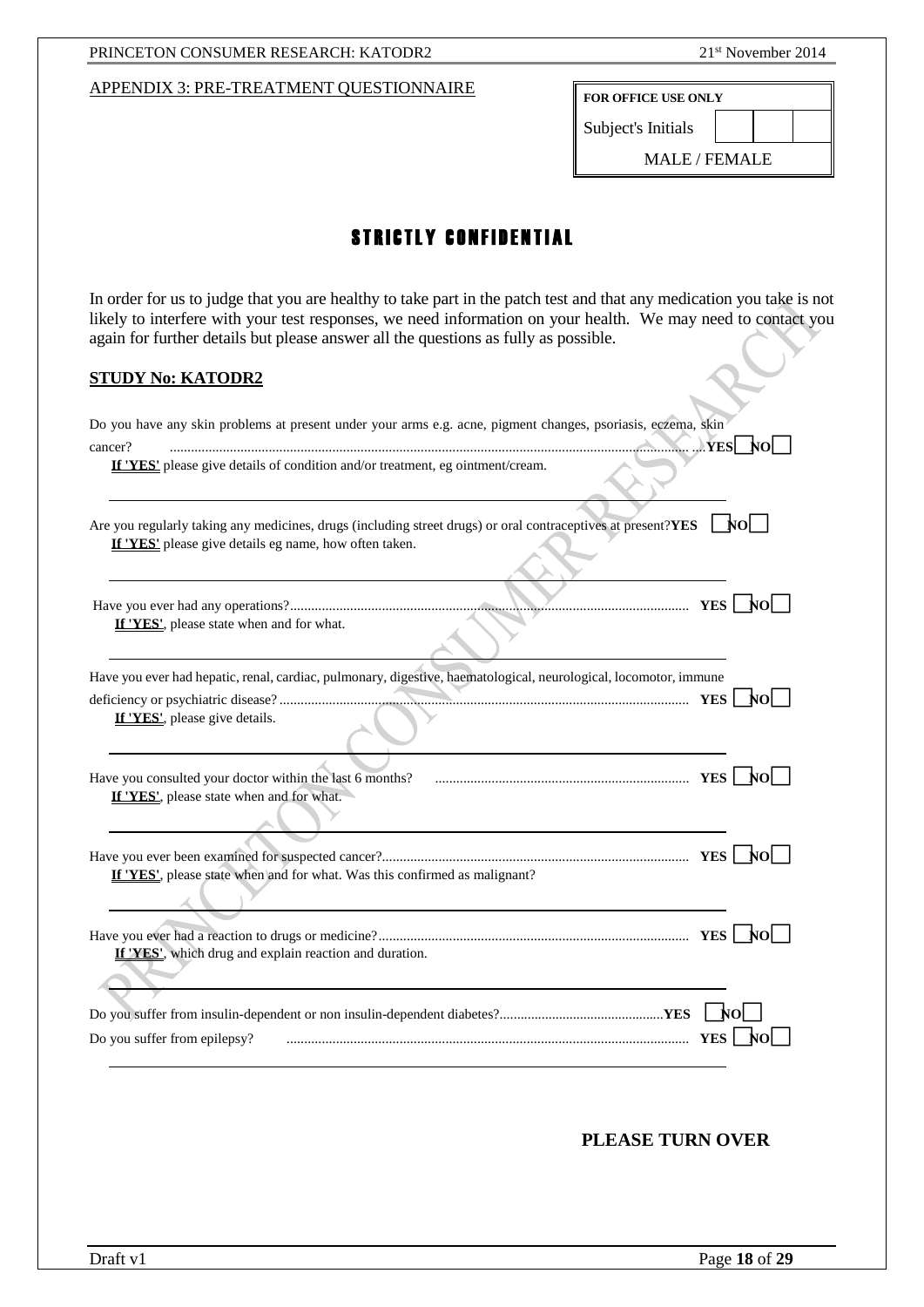| 21 <sup>st</sup> November 2014<br>PRINCETON CONSUMER RESEARCH: KATODR2                                                                                                                                                                                                                                           |                  |                                                                                                                       |  |  |
|------------------------------------------------------------------------------------------------------------------------------------------------------------------------------------------------------------------------------------------------------------------------------------------------------------------|------------------|-----------------------------------------------------------------------------------------------------------------------|--|--|
| How many units of alcohol do you consume on average in a week?<br>(A unit is 1/2 pint of beer or 1 glass of wine or 1 'short')                                                                                                                                                                                   |                  |                                                                                                                       |  |  |
|                                                                                                                                                                                                                                                                                                                  |                  | What is your maximum daily consumption? ____/units $OR$ do you only drink on special occasions? $\Box$                |  |  |
| Pregnancy.                                                                                                                                                                                                                                                                                                       |                  |                                                                                                                       |  |  |
|                                                                                                                                                                                                                                                                                                                  |                  |                                                                                                                       |  |  |
|                                                                                                                                                                                                                                                                                                                  |                  |                                                                                                                       |  |  |
|                                                                                                                                                                                                                                                                                                                  |                  |                                                                                                                       |  |  |
| Abstinence Vasectomy (partner) Post Menopausal Dleaster post                                                                                                                                                                                                                                                     |                  |                                                                                                                       |  |  |
|                                                                                                                                                                                                                                                                                                                  |                  |                                                                                                                       |  |  |
|                                                                                                                                                                                                                                                                                                                  |                  | Have you ever had any skin problems related to the use of any of the following types of material?                     |  |  |
| <b>Material</b>                                                                                                                                                                                                                                                                                                  | <b>YES</b><br>NO | When? - Which products? - What happens?                                                                               |  |  |
| Toothpaste                                                                                                                                                                                                                                                                                                       |                  |                                                                                                                       |  |  |
| Mouthwash                                                                                                                                                                                                                                                                                                        |                  |                                                                                                                       |  |  |
| Floss                                                                                                                                                                                                                                                                                                            |                  |                                                                                                                       |  |  |
| Other-please specify                                                                                                                                                                                                                                                                                             |                  |                                                                                                                       |  |  |
| a) Date of birth: $\frac{1}{2}$ birth: $\frac{1}{2}$ and $\frac{1}{2}$ and $\frac{1}{2}$ and $\frac{1}{2}$ and $\frac{1}{2}$ and $\frac{1}{2}$ and $\frac{1}{2}$ and $\frac{1}{2}$ and $\frac{1}{2}$ and $\frac{1}{2}$ and $\frac{1}{2}$ and $\frac{1}{2}$ and $\frac{1}{2}$ and $\frac{$<br>FOR OFFICE USE ONLY |                  | b) Age:                                                                                                               |  |  |
|                                                                                                                                                                                                                                                                                                                  |                  |                                                                                                                       |  |  |
|                                                                                                                                                                                                                                                                                                                  |                  |                                                                                                                       |  |  |
| TO BE COMPLETED WHEN BOOKING VOLUNTEER ONTO STUDY                                                                                                                                                                                                                                                                |                  |                                                                                                                       |  |  |
| Has the volunteer had a fever in the last 12 hours?                                                                                                                                                                                                                                                              |                  | <b>THE STATE OF STREET INCLUSION ASSESSED AT A 1990 FOR STREET INCLUSION AND THE STREET INCLUSION AND INCLUSION A</b> |  |  |
| Has the volunteer used self tanning lotion on the arms in the last week ? $YES\Box NO\Box$                                                                                                                                                                                                                       |                  |                                                                                                                       |  |  |
| Has the volunteer taken any new medication in the last 7 days ?                                                                                                                                                                                                                                                  |                  | $YES \Box NO \Box$                                                                                                    |  |  |
| Comments:                                                                                                                                                                                                                                                                                                        |                  |                                                                                                                       |  |  |
|                                                                                                                                                                                                                                                                                                                  |                  |                                                                                                                       |  |  |
| Subject accepted onto study by:<br><u> 1990 - Johann John Stone, mars et al. (</u>                                                                                                                                                                                                                               |                  |                                                                                                                       |  |  |
| Subject No:                                                                                                                                                                                                                                                                                                      |                  |                                                                                                                       |  |  |
|                                                                                                                                                                                                                                                                                                                  |                  |                                                                                                                       |  |  |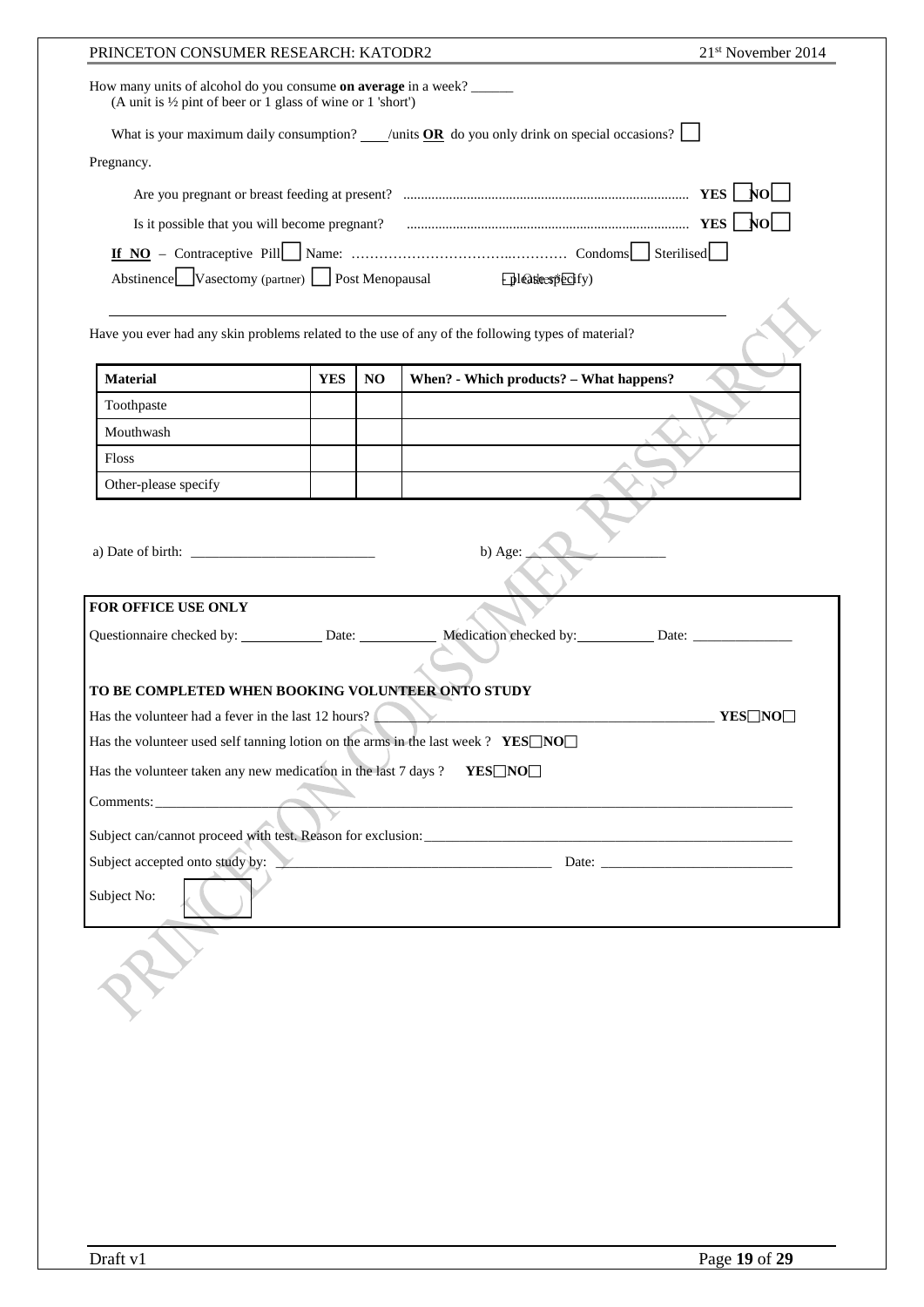# <span id="page-19-0"></span>APPENDIX 4: TEST ARTICLE INGREDIENT LISTINGS

## 1. Article 504LP130-V21-2813

| <b>INCI</b>     | <b>CAS</b>    | $\%$ W/W  | <b>Function</b> | <b>Reference</b> |
|-----------------|---------------|-----------|-----------------|------------------|
| Ingredient      | <b>Number</b> |           |                 |                  |
| <b>Name</b>     |               |           |                 |                  |
| Water (Aqua)    | 7732-18-5     | 97.53775% | Solvent         | <b>PCPC</b>      |
| Glycerin        | $56 - 81 - 5$ | 0.90000%  | Humectant       | <b>PCPC</b>      |
| <b>PEG-40</b>   |               |           | Surfactant-     | <b>PCPC</b>      |
| Hydrogenated    |               |           | Emulsifying     |                  |
| Castor Oil      | 61788-85-0    | 0.80000%  | Agent           |                  |
| Citric Acid     | 77-92-9       | 0.20000%  | pH Adjuster     | <b>PCPC</b>      |
| Sodium          |               |           |                 | <b>PCPC</b>      |
| Hydroxide       | 1310-73-2     | 0.12000%  | pH Adjuster     |                  |
| Mentha Piperita |               |           |                 | <b>PCPC</b>      |
| (Peppermint)    | 84082-70-2;   |           | Conditioning    |                  |
| Oil             | 8006-90-4     | 0.10000%  | Agent           |                  |
| Menthol         | 89-78-1       | 0.10000%  | Cooling Agent   | <b>PCPC</b>      |
|                 |               |           | Care<br>Oral    | <b>PCPC</b>      |
| Sodium Chlorite | 7758-19-2     | 0.10000%  | Agent           |                  |
| Citrus<br>Limon |               |           |                 | <b>PCPC</b>      |
| Peel<br>(Lemon) |               |           | Conditioning    |                  |
| Oil             | 8008-56-8     | 0.05000%  | Agent           |                  |
| Sodium          |               |           |                 | <b>PCPC</b>      |
| Benzoate        | 532-32-1      | 0.05000%  | Preservative    |                  |
|                 |               |           | Flavoring       | <b>PCPC</b>      |
| Sucralose       | 56038-13-2    | 0.03125%  | Agent           |                  |
| Xylitol         | 87-99-0       | 0.01000%  | Humectant       | <b>PCPC</b>      |
| Sodium          |               |           | Care<br>Oral    | <b>PCPC</b>      |
| Bicarbonate     | 144-55-8      | 0.00100%  | Agent           |                  |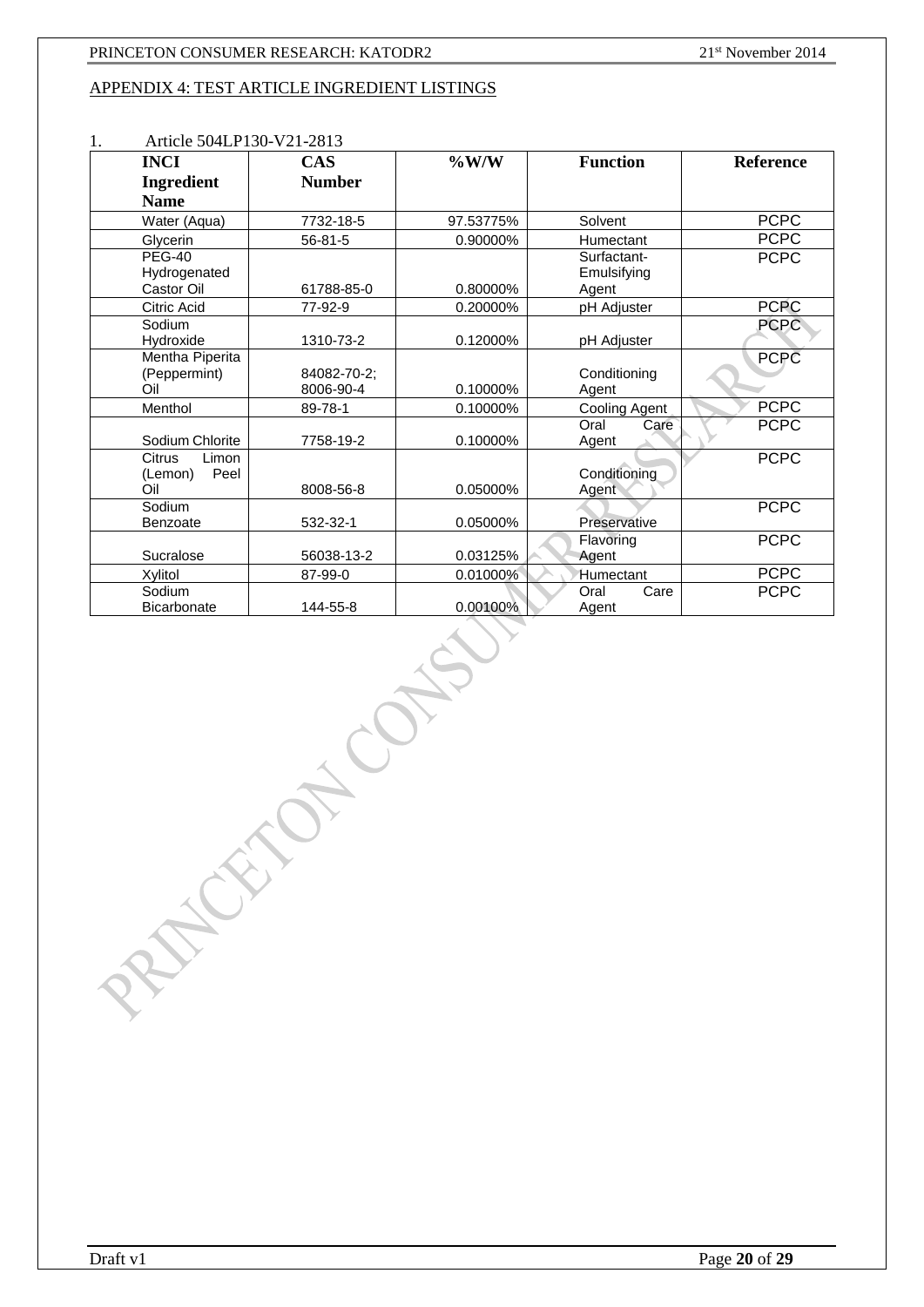<span id="page-20-0"></span>APPENDIX 5 - ODOUR

# **ODOUR ASSESSMENT PROCEDURE Princeton # KATODR2**

Malodour judge evaluations will be performed by four expert odour judges in well-ventilated airconditioned rooms maintained at a reasonable cool temperature and humidity. Judge evaluation rooms will have 3M air filtration units or similar operating during evaluation visits to reduce the level of fragrance and malodour in the air.

Malodour evaluations will be conducted by all judges who wish to test for qualification for this study. There will be two (2) evaluation time points during the study to determine the efficacy of treatment(s): 1) baseline for qualification [The subject's baseline malodour grades will be averaged from the four most experienced judges and the average grade for each subject must be a 4.0 or greater in order for the subject to qualify for the Treatment phase of the study] and 2) approximately 1 and 12 hrs, following the treatment.

At each judge station please provide cones for sniffing and a box of tissues to help cleanse sinuses.

**20-Subject Cohort:** Twenty subjects will be assigned to the same product treatment for the entire treatment phase of the study.

**Consensus Subjects/Grading:** One subject will be randomly selected at Baseline, Study Day 1, for consensus judging. These subjects will follow all the same study procedures as the other subjects.

The odour judges will always evaluate the consensus subject prior to evaluating each of the twenty subjects in the treatment cohort. The judges will discuss their odour grades for the consensus subject until they are aligned on the odour scale prior to evaluating the subject cohort being treated with the same product.

The judge number will be recorded for each subject's first evaluation at each evaluation interval. The subjects will see each judge in random order. After approaching the judge, the subjects will keep their mouths open and not blow out. The odour judge will use pre-cut cups ( $\sim$  4" diameter at wide end,  $\sim$ 2" diameter at narrow end and  $\sim$  2" long) and place the wide end of a fresh unused cup tightly against the bottom lip of the subject. The judge will sniff by placing the nose against the narrow end of the cup. When completed, the cup will be discarded. There will be an approximate 60-second waiting period between subjects.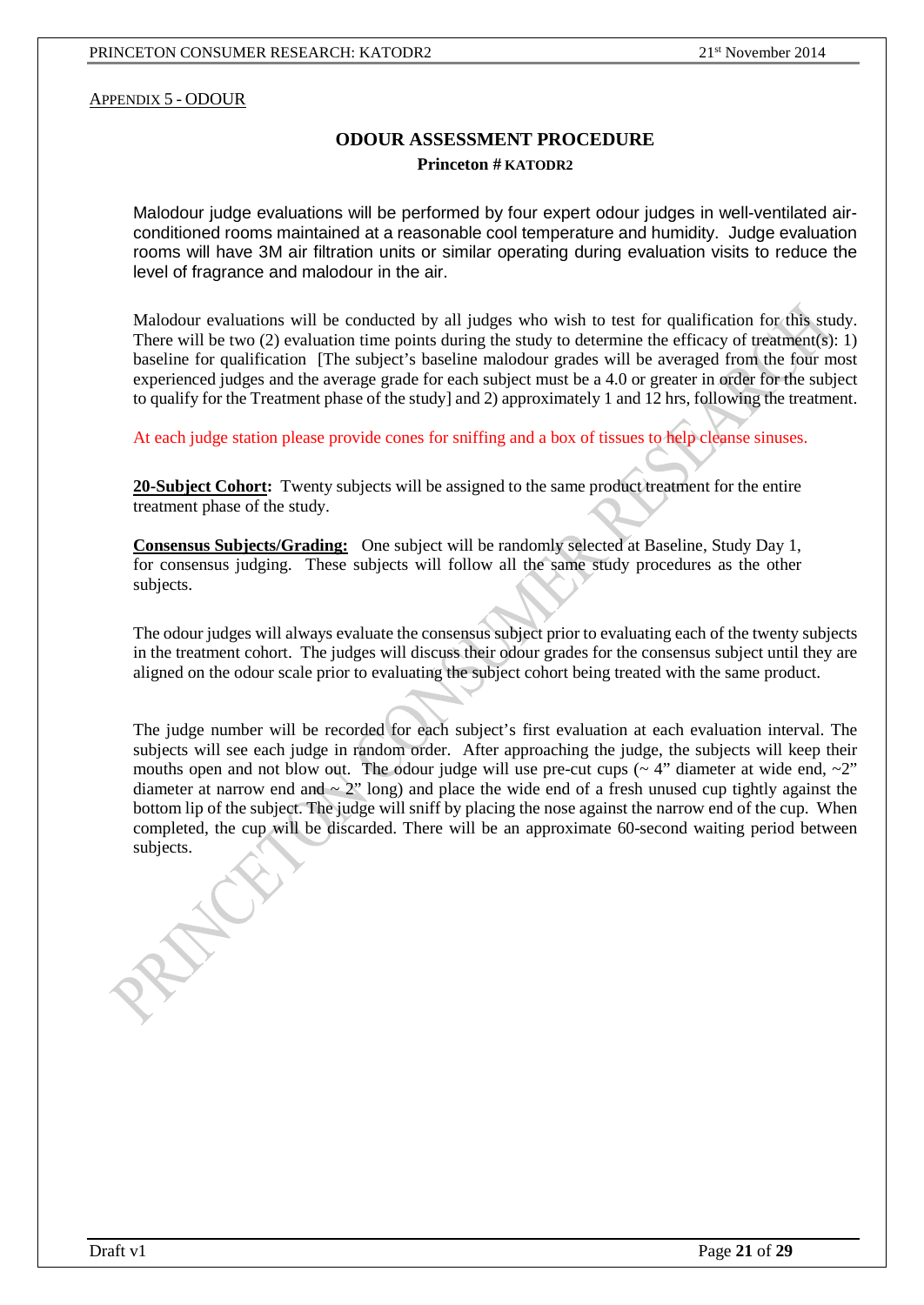# **Malodour Scale\***

- **0 = None, no malodour**
- **1 = Threshold malodour**
- **2 = Very slight malodour**
- **3 = Slight malodour**
- **4 = Slight to moderate malodour**
- **5 = Moderate malodour**
- **6 = Slightly strong malodour**
- **7 = Moderately strong malodour**
- **8 = Strong malodour**
- **9 = Very strong malodour**
- **10 = Extremely strong malodour**

# **OFF ODOURS NOTATION 1**

- **T = Smoke**
- **P = Perfume (Fragrance)**
- **A= Alcohol**
- **S= Soap**
- **O=Other**

**The off odour notations will be used primarily during the Baseline qualification odour evaluation to assist in subject selection. If a subject has a strong off-odour indicating non-compliance they may be excused from participation. Off odour notations will be used on Day 6 odour evaluations only when the judges are unable to score malodour due to an off odour**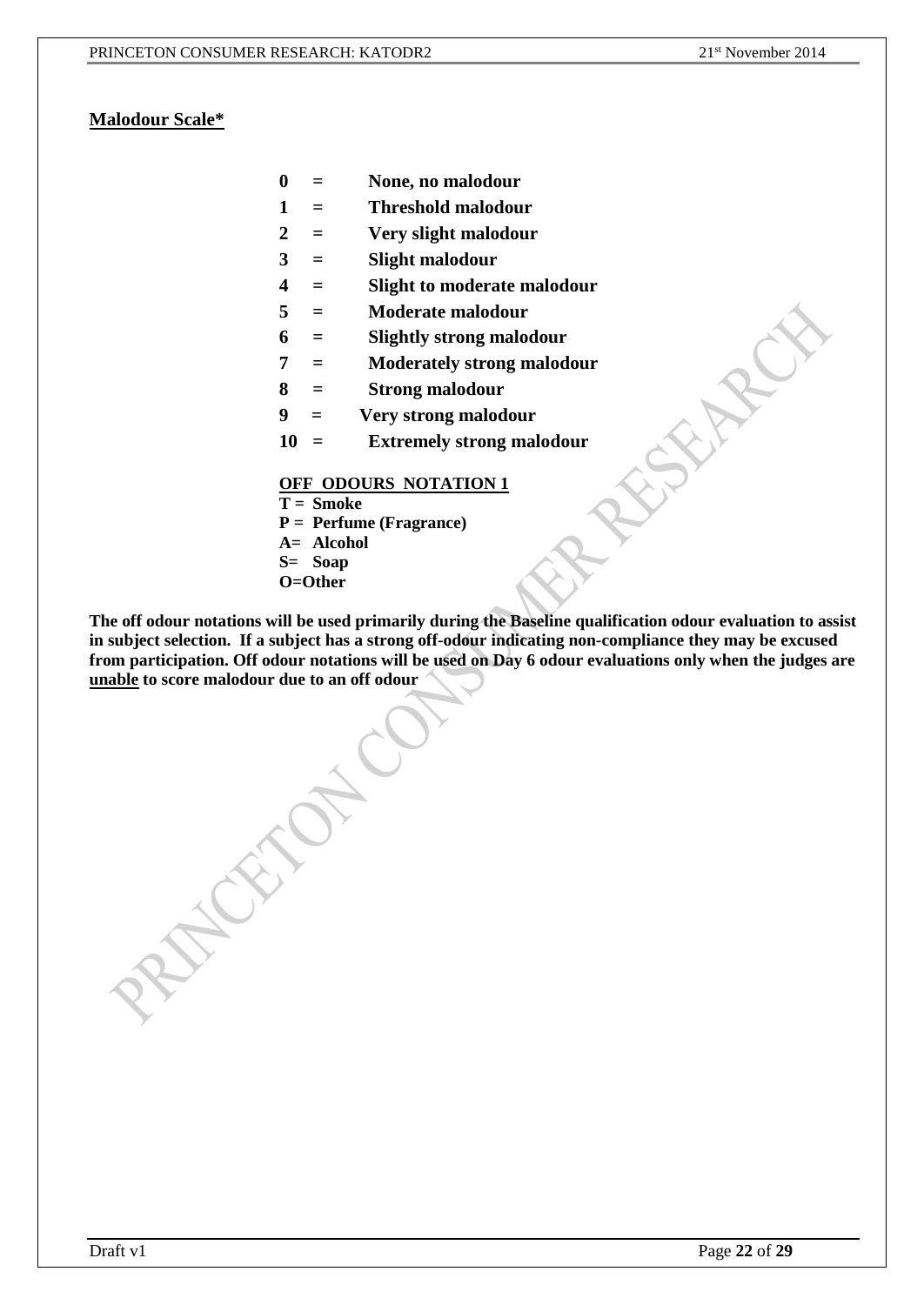# <span id="page-22-0"></span>APPENDIX 6: DECLARATION OF HELSINKI

# **WORLD MEDICAL ASSOCIATION DECLARATION OF HELSINKI Ethical Principles for Medical Research Involving Human Subjects**

Adopted by the 18th WMA General Assembly, Helsinki, Finland, June 1964, and amended by the: 29th WMA General Assembly, Tokyo, Japan, October 1975 35th WMA General Assembly, Venice, Italy, October 1983 41st WMA General Assembly, Hong Kong, September 1989 48th WMA General Assembly, Somerset West, Republic of South Africa, October 1996 52nd WMA General Assembly, Edinburgh, Scotland, October 2000 53th WMA General Assembly, Washington 2002 (Note of Clarification on paragraph 29 added) 55th WMA General Assembly, Tokyo 2004 (Note of Clarification on Paragraph 30 added) 59th WMA General Assembly, Seoul, October 2008

#### A. INTRODUCTION

- 1. The World Medical Association (WMA) has developed the Declaration of Helsinki as a statement of ethical principles for medical research involving human subjects, including research on identifiable human material and data.
- The Declaration is intended to be read as a whole and each of its constituent paragraphs should not be applied without consideration of all other relevant paragraphs.
- 2. Although the Declaration is addressed primarily to physicians, the WMA encourages other participants in medical research involving human subjects to adopt these principles.
- 3. It is the duty of the physician to promote and safeguard the health of patients, including those who are involved in medical research. The physician's knowledge and conscience are dedicated to the fulfilment of this duty.
- 4. The Declaration of Geneva of the WMA binds the physician with the words, "The health of my patient will be my first consideration," and the International Code of Medical Ethics declares that, "A physician shall act in the patient's best interest when providing medical care."
- 5. Medical progress is based on research that ultimately must include studies involving human subjects. Populations that are underrepresented in medical research should be provided appropriate access to participation in research.
- 6. In medical research involving human subjects, the well-being of the individual research subject must take precedence over all other interests.
- 7. The primary purpose of medical research involving human subjects is to understand the causes, development and effects of diseases and improve preventive, diagnostic and therapeutic interventions (methods, procedures and treatments). Even the best current interventions must be evaluated continually through research for their safety, effectiveness, efficiency, accessibility and quality.
- 8. In medical practice and in medical research, most interventions involve risks and burdens.
- 9. Medical research is subject to ethical standards that promote respect for all human subjects and protect their health and rights. Some research populations are particularly vulnerable and need special protection. These include those who cannot give or refuse consent for themselves and those who may be vulnerable to coercion or undue influence.
- 10. Physicians should consider the ethical, legal and regulatory norms and standards for research involving human subjects in their own countries as well as applicable international norms and standards. No national or international ethical, legal or regulatory requirement should reduce or eliminate any of the protections for research subjects set forth in this Declaration.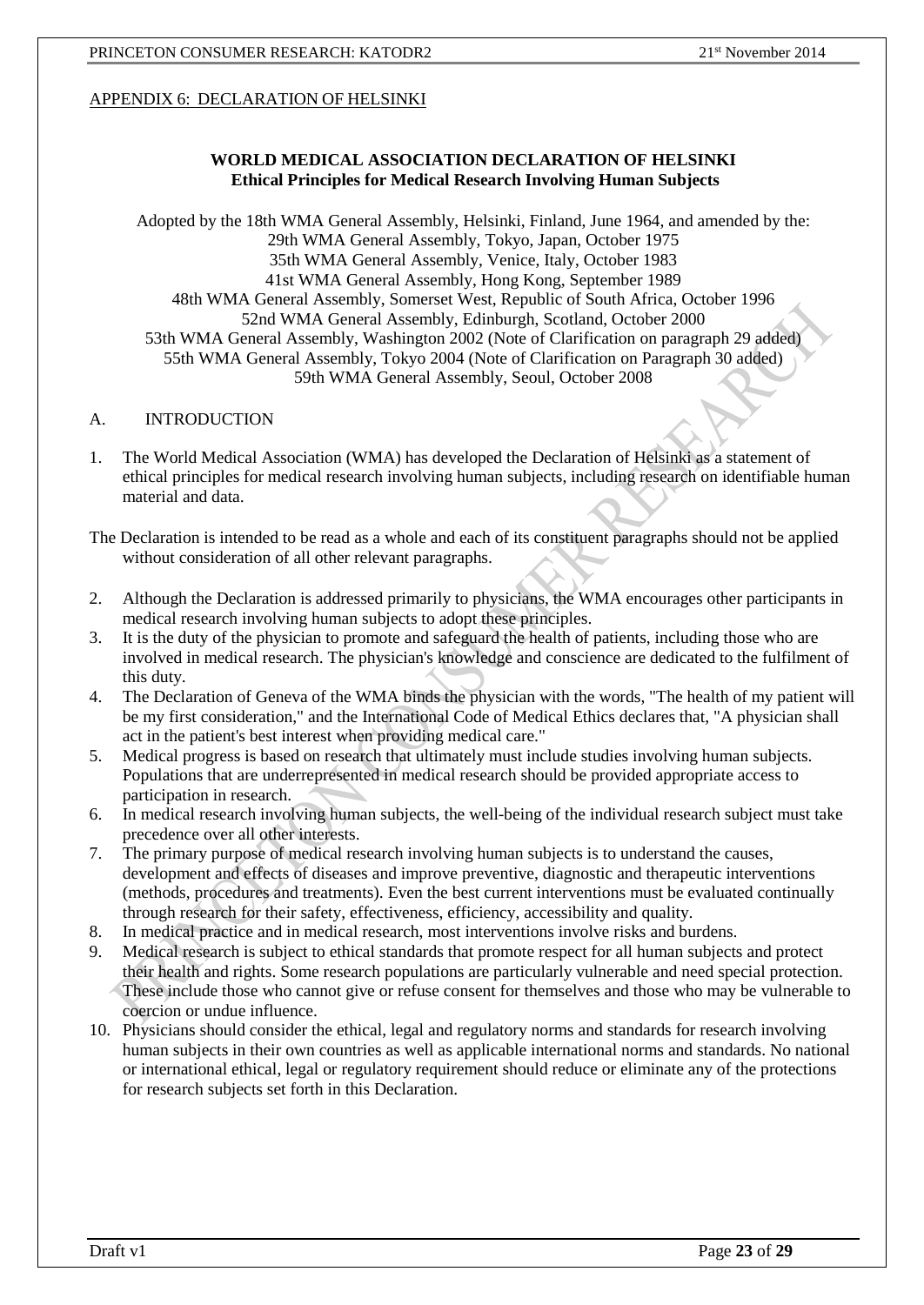## APPENDIX 6 - Continued

# B. BASIC PRINCIPLES FOR ALL MEDICAL RESEARCH

- 11. It is the duty of physicians who participate in medical research to protect the life, health, dignity, integrity, right to self-determination, privacy, and confidentiality of personal information of research subjects.
- 12. Medical research involving human subjects must conform to generally accepted scientific principles, be based on a thorough knowledge of the scientific literature, other relevant sources of information, and adequate laboratory and, as appropriate, animal experimentation. The welfare of animals used for research must be respected.
- 13. Appropriate caution must be exercised in the conduct of medical research that may harm the environment.
- 14. The design and performance of each research study involving human subjects must be clearly described in a research protocol. The protocol should contain a statement of the ethical considerations involved and should indicate how the principles in this Declaration have been addressed. The protocol should include information regarding funding, Sponsors, institutional affiliations, other potential conflicts of interest, incentives for subjects and provisions for treating and/or compensating subjects who are harmed as a consequence of participation in the research study. The protocol should describe arrangements for poststudy access by study subjects to interventions identified as beneficial in the study or access to other appropriate care or benefits.
- 15. The research protocol must be submitted for consideration, comment, guidance and approval to a research ethics committee before the study begins. This committee must be independent of the researcher, the Sponsor and any other undue influence. It must take into consideration the laws and regulations of the country or countries in which the research is to be performed as well as applicable international norms and standards but these must not be allowed to reduce or eliminate any of the protections for research subjects set forth in this Declaration. The committee must have the right to monitor ongoing studies. The researcher must provide monitoring information to the committee, especially information about any serious adverse events. No change to the protocol may be made without consideration and approval by the committee.
- 16. Medical research involving human subjects must be conducted only by individuals with the appropriate scientific training and qualifications. Research on patients or healthy volunteers requires the supervision of a competent and appropriately qualified physician or other health care professional. The responsibility for the protection of research subjects must always rest with the physician or other health care professional and never the research subjects, even though they have given consent.
- 17. Medical research involving a disadvantaged or vulnerable population or community is only justified if the research is responsive to the health needs and priorities of this population or community and if there is a reasonable likelihood that this population or community stands to benefit from the results of the research.
- 18. Every medical research study involving human subjects must be preceded by careful assessment of predictable risks and burdens to the individuals and communities involved in the research in comparison with foreseeable benefits to them and to other individuals or communities affected by the condition under investigation.
- 19. Every clinical trial must be registered in a publicly accessible database before recruitment of the first subject.
- 20. Physicians may not participate in a research study involving human subjects unless they are confident that the risks involved have been adequately assessed and can be satisfactorily managed. Physicians must immediately stop a study when the risks are found to outweigh the potential benefits or when there is conclusive proof of positive and beneficial results.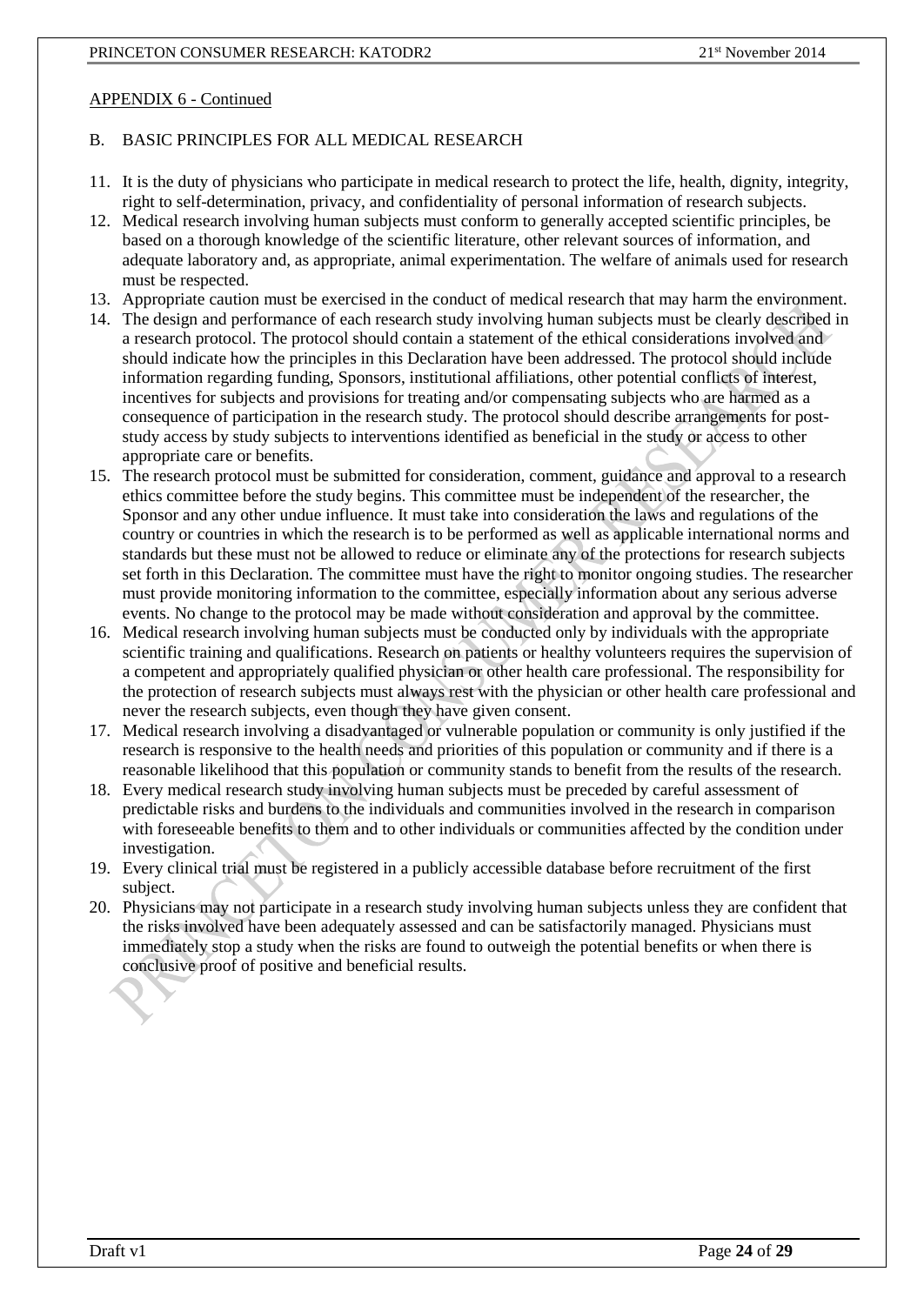# APPENDIX 6 - Continued

- 21. Medical research involving human subjects may only be conducted if the importance of the objective outweighs the inherent risks and burdens to the research subjects.
- 22. Participation by competent individuals as subjects in medical research must be voluntary. Although it may be appropriate to consult family members or community leaders, no competent individual may be enrolled in a research study unless he or she freely agrees.
- 23. Every precaution must be taken to protect the privacy of research subjects and the confidentiality of their personal information and to minimize the impact of the study on their physical, mental and social integrity.
- 24. In medical research involving competent human subjects, each potential subject must be adequately informed of the aims, methods, sources of funding, any possible conflicts of interest, institutional affiliations of the researcher, the anticipated benefits and potential risks of the study and the discomfort it may entail, and any other relevant aspects of the study. The potential subject must be informed of the right to refuse to participate in the study or to withdraw consent to participate at any time without reprisal. Special attention should be given to the specific information needs of individual potential subjects as well as to the methods used to deliver the information. After ensuring that the potential subject has understood the information, the physician or another appropriately qualified individual must then seek the potential subject's freely-given informed consent, preferably in writing. If the consent cannot be expressed in writing, the non-written consent must be formally documented and witnessed.
- 25. For medical research using identifiable human material or data, physicians must normally seek consent for the collection, analysis, storage and/or reuse. There may be situations where consent would be impossible or impractical to obtain for such research or would pose a threat to the validity of the research. In such situations the research may be done only after consideration and approval of a research ethics committee.
- 26. When seeking informed consent for participation in a research study the physician should be particularly cautious if the potential subject is in a dependent relationship with the physician or may consent under duress. In such situations the informed consent should be sought by an appropriately qualified individual who is completely independent of this relationship.
- 27. For a potential research subject who is incompetent, the physician must seek informed consent from the legally authorized representative. These individuals must not be included in a research study that has no likelihood of benefit for them unless it is intended to promote the health of the population represented by the potential subject, the research cannot instead be performed with competent persons, and the research entails only minimal risk and minimal burden.
- 28. When a potential research subject who is deemed incompetent is able to give assent to decisions about participation in research, the physician must seek that assent in addition to the consent of the legally authorized representative. The potential subject's dissent should be respected.
- 29. Research involving subjects who are physically or mentally incapable of giving consent, for example, unconscious patients, may be done only if the physical or mental condition that prevents giving informed consent is a necessary characteristic of the research population. In such circumstances the physician should seek informed consent from the legally authorized representative. If no such representative is available and if the research cannot be delayed, the study may proceed without informed consent provided that the specific reasons for involving subjects with a condition that renders them unable to give informed consent have been stated in the research protocol and the study has been approved by a research ethics committee. Consent to remain in the research should be obtained as soon as possible from the subject or a legally authorized representative.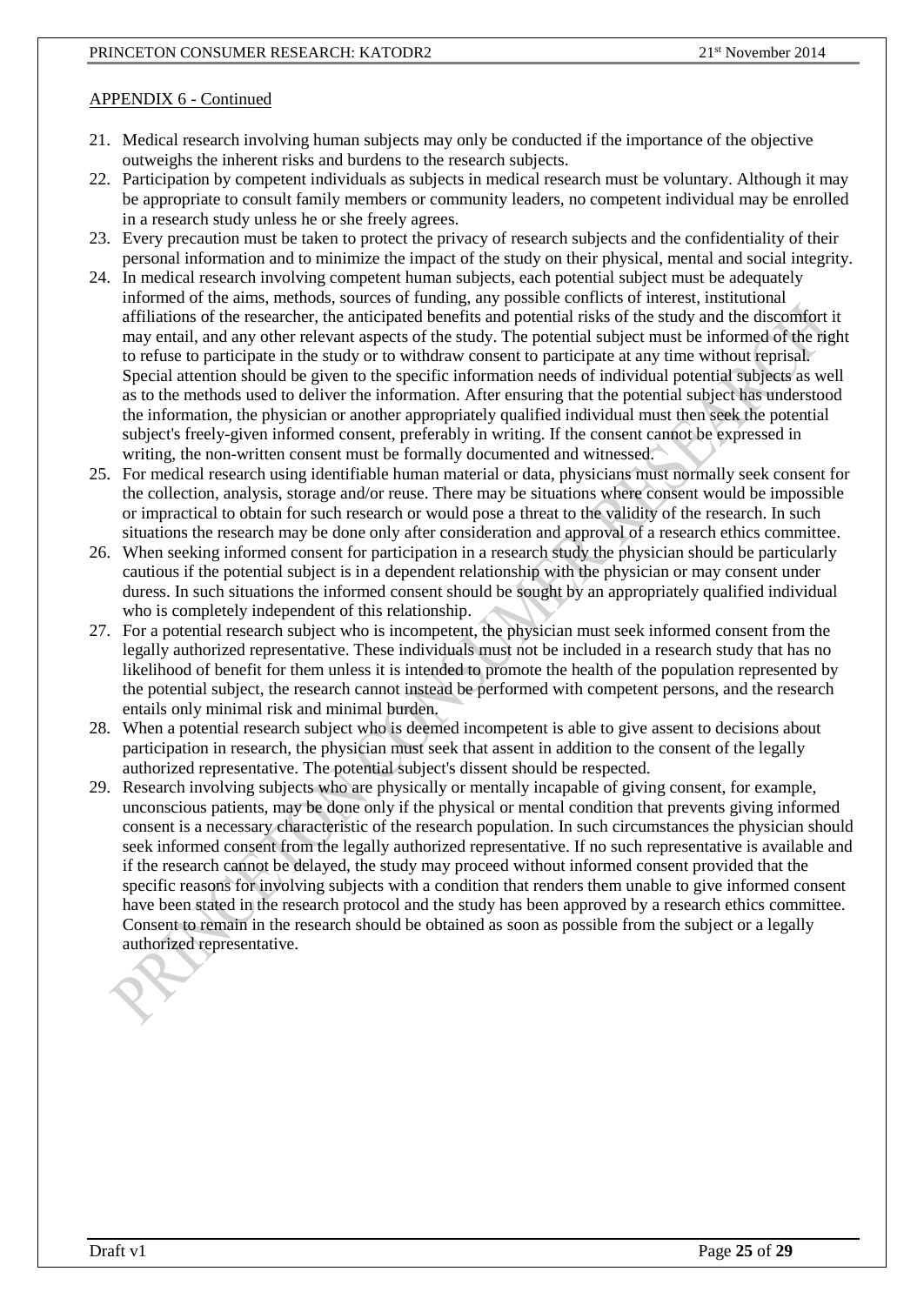### APPENDIX 6 - Continued

30. Authors, editors and publishers all have ethical obligations with regard to the publication of the results of research. Authors have a duty to make publicly available the results of their research on human subjects and are accountable for the completeness and accuracy of their reports. They should adhere to accepted guidelines for ethical reporting. Negative and inconclusive as well as positive results should be published or otherwise made publicly available. Sources of funding, institutional affiliations and conflicts of interest should be declared in the publication. Reports of research not in accordance with the principles of this Declaration should not be accepted for publication.

# C. ADDITIONAL PRINCIPLES FOR MEDICAL RESEARCH COMBINED WITH MEDICAL CARE

- 31. The physician may combine medical research with medical care only to the extent that the research is justified by its potential preventive, diagnostic or therapeutic value and if the physician has good reason to believe that participation in the research study will not adversely affect the health of the patients who serve as research subjects.
- 32. The benefits, risks, burdens and effectiveness of a new intervention must be tested against those of the best current proven intervention, except in the following circumstances:
- The use of placebo, or no treatment, is acceptable in studies where no current proven intervention exists; or
- Where for compelling and scientifically sound methodological reasons the use of placebo is necessary to determine the efficacy or safety of an intervention and the patients who receive placebo or no treatment will not be subject to any risk of serious or irreversible harm. Extreme care must be taken to avoid abuse of this option.
- 33. At the conclusion of the study, patients entered into the study are entitled to be informed about the outcome of the study and to share any benefits that result from it, for example, access to interventions identified as beneficial in the study or to other appropriate care or benefits.
- 34. The physician must fully inform the patient which aspects of the care are related to the research. The refusal of a patient to participate in a study or the patient's decision to withdraw from the study must never interfere with the patient-physician relationship.
- 35. In the treatment of a patient, where proven interventions do not exist or have been ineffective, the physician, after seeking expert advice, with informed consent from the patient or a legally authorized representative, may use an unproven intervention if in the physician's judgement it offers hope of saving life, re-establishing health or alleviating suffering. Where possible, this intervention should be made the object of research, designed to evaluate its safety and efficacy. In all cases, new information should be recorded and, where appropriate, made publicly available.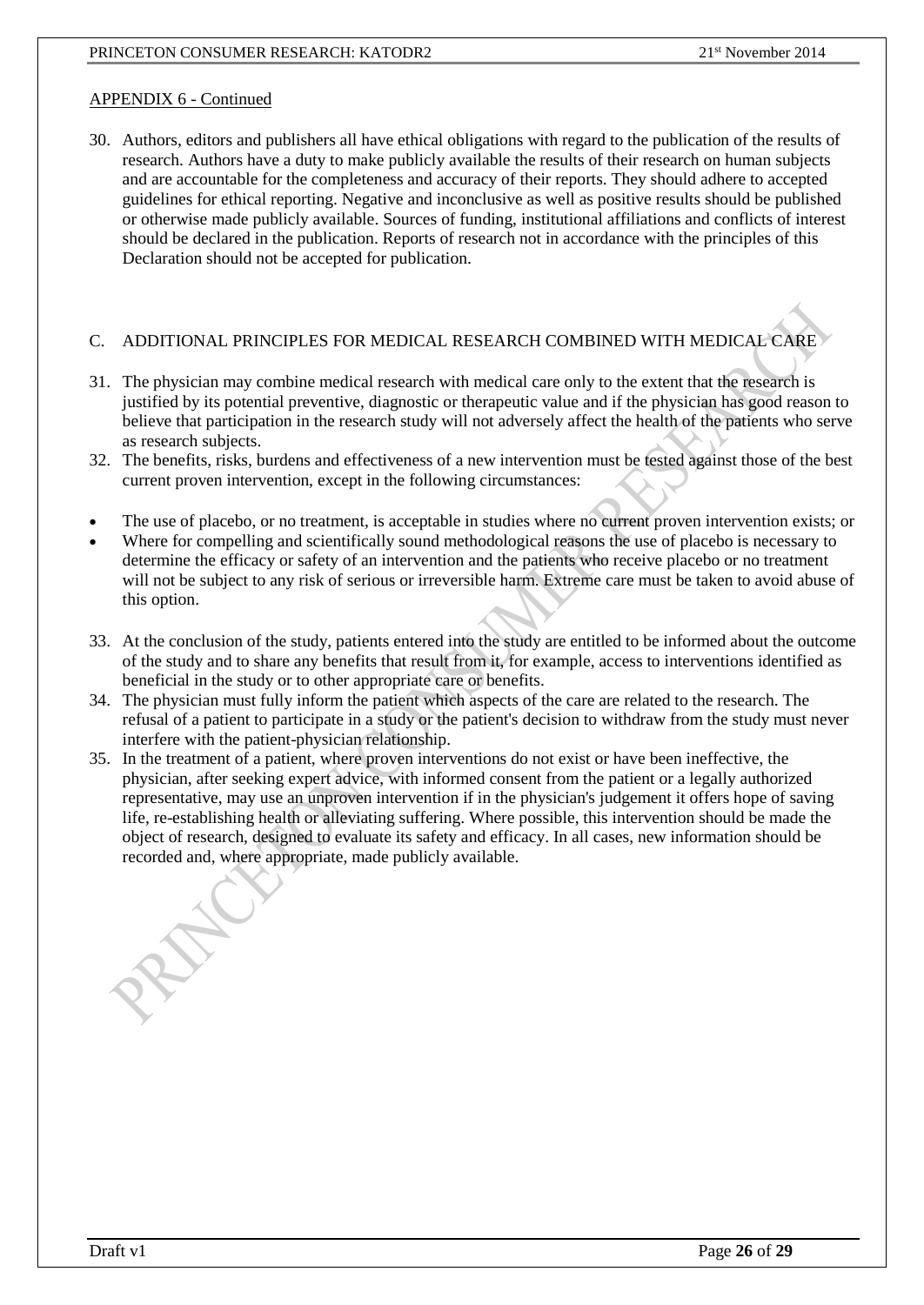# <span id="page-26-0"></span>APPENDIX 7: RAW DATA - INDIVIDUAL MEASUREMENTS

|                | <b>KATODR2 - Assessor 1</b> |                           |                         |                   |  | <b>KATODR2 - Assessor 2</b> |                           |                         |                     |                   |
|----------------|-----------------------------|---------------------------|-------------------------|-------------------|--|-----------------------------|---------------------------|-------------------------|---------------------|-------------------|
| <b>Subject</b> |                             |                           |                         |                   |  | <b>Subject</b>              |                           |                         |                     |                   |
| No             | <b>Baseline</b>             | 1 hour                    |                         | 13 hours comments |  | No                          | <b>Baseline</b>           | 1 hour                  |                     | 13 hours comments |
| $\mathbf{1}$   | 5                           | $\overline{2}$            | 3                       |                   |  | 1                           | 4                         | 1                       | 3                   |                   |
| 2              | 8                           | 6                         | 7                       |                   |  | $\overline{2}$              | $\overline{7}$            | $\overline{7}$          | 6                   |                   |
| з              | 7                           | ${\mathsf 5}$             | 6                       |                   |  | 3                           | 8                         | 5                       | 6                   |                   |
| 4              | 6                           | $\overline{2}$            | 3                       |                   |  | 4                           | 6                         | 3                       | 3                   |                   |
| 5              | 5 T                         | $\overline{2}$            | 3                       |                   |  | 5                           | 5 T                       | $\overline{2}$          | 3                   |                   |
| 6              | 5                           | $\mathbf{1}$              | $\overline{2}$          |                   |  | 6                           | 4                         | $\mathbf{1}$            | $\mathbf 2$         |                   |
| 7              | 8                           | 5                         | 5                       |                   |  | 7                           | 7                         | 5                       | 4                   |                   |
| 8              | 8                           | $\overline{\mathbf{r}}$   | 5                       |                   |  | 8                           | 8                         | $\overline{\mathbf{5}}$ | 4                   |                   |
| 9              | 8                           | ${\mathsf 5}$             | 6                       |                   |  | $\boldsymbol{g}$            | 7                         | 5                       | 5                   |                   |
| <u> 10</u>     |                             |                           |                         |                   |  | 10                          |                           |                         |                     |                   |
| <u> 11</u>     | 4                           | 0                         | $\overline{2}$          |                   |  | 11                          | 4                         | 0                       | $\mathbf{1}$        |                   |
| 12             | 7                           | 5                         | $5A*$                   |                   |  | 12                          | 8                         | 6                       | 7 A*                |                   |
| 13             | 5                           | $\mathbf{1}$              | $\overline{2}$          |                   |  | 13                          | 4                         | 0                       | 2 <sup>1</sup>      |                   |
| 14             | 4                           | $\overline{2}$            | $\overline{2}$          |                   |  | 14                          | 5                         | $\mathbf{1}$            | $\lambda$           |                   |
| 15             |                             |                           |                         |                   |  | 15                          |                           |                         |                     |                   |
| 16             | 8                           | ${\mathsf 5}$             | ${\mathbf 5}$           |                   |  | 16                          | 9                         | 6                       | 5                   |                   |
| 17             | 4                           | $\overline{2}$            | $\overline{2}$          |                   |  | 17                          | 4                         | $\mathbf{2}$            | $\mathbf{1}$        |                   |
| 18             | 4 S                         | O                         | $\mathbf{1}$            |                   |  | 18                          | 5 S                       | $\mathbf{1}$            | $\overline{2}$      |                   |
| 19             | 4                           | $\mathbf{1}$              | $\mathbf{1}$            |                   |  | 19                          | 5                         | $\overline{2}$          | 1                   |                   |
| 20             | 8                           | $\overline{a}$            | 4                       |                   |  | 20                          | 7                         | 5                       | 3                   |                   |
| 21             | 7                           | 5                         | 5                       |                   |  | 21                          |                           | 6                       | 4                   |                   |
|                |                             |                           |                         |                   |  | 22                          | 6                         |                         |                     |                   |
| 22             | 5                           | $\overline{2}$            | 4                       |                   |  |                             | 5                         | 3                       | 4                   |                   |
| 23<br>24       | 5                           | 3                         | 4                       |                   |  | 23<br>24                    | 5                         | 4                       | 4                   |                   |
|                | 6                           | $\overline{2}$            | $\overline{a}$          |                   |  |                             | 6                         | 3                       | 4                   |                   |
| 25             | 6<br>5                      | 4<br>$\overline{2}$       | 5                       |                   |  | 25                          | 7                         | 4                       | 5                   |                   |
| 26             |                             |                           | 4                       |                   |  | 26                          | 4                         | $\mathbf{1}$            | 5                   |                   |
| 27             | 5                           | $\overline{2}$            | 5                       |                   |  | 27                          | 4                         | $\mathbf{1}$            | 4                   |                   |
| 28             | 4                           | $\mathbf{1}$              | 3                       |                   |  | 28<br>29                    | 5                         | 0                       | 4                   |                   |
| 29             | 5<br>8                      | 3<br>$\overline{4}$       | 3<br>6                  |                   |  | 30                          | 5                         | $\overline{2}$<br>4     | 4<br>$\overline{7}$ |                   |
| 30<br>31       | 6                           | $\overline{2}$            |                         |                   |  | 31                          | 8<br>${\mathbf 5}$        |                         |                     | Coffee            |
| 32             | 5                           | з                         | 3 O<br>4                | Coffee            |  | 32                          | 4                         | 3<br>4                  | 4 O<br>3            |                   |
| 33             | 6                           | $\overline{2}$            | 4                       |                   |  | 33                          | 5                         | $\overline{2}$          | 3                   |                   |
| 34             |                             |                           |                         |                   |  | 34                          |                           |                         |                     |                   |
| 35             | 5                           | $\overline{2}$            | 3                       |                   |  | 35                          | 6                         | $\overline{2}$          | 3                   |                   |
| 36             | $\overline{\phantom{a}}$    | 3                         | 4                       |                   |  | 36                          | $\overline{7}$            | 4                       | 5                   |                   |
| 37             | 6                           | 4                         | 5                       |                   |  | 37                          | 7                         | 4                       | 6                   |                   |
| 38             |                             |                           |                         |                   |  | 38                          |                           |                         |                     |                   |
| 39             | 7                           | 3                         | $\overline{4}$          |                   |  | 39                          | 8                         | 3                       | 3                   |                   |
| 40             | $7P*$                       | $\overline{4}$            | 4                       |                   |  | 40                          | $8P*$                     | 3                       | 3                   |                   |
| 41             |                             |                           |                         |                   |  | 41                          |                           |                         |                     |                   |
| 42             | $\overline{7}$              | $\overline{a}$            | 5                       |                   |  | 42                          | $\overline{z}$            | 4                       | 5                   |                   |
| 43             | 7                           | $\mathbf{3}$              | ${\mathbf 5}$           |                   |  | 43                          | 7                         | $\overline{2}$          | 4                   |                   |
| 44             | 4                           | 5                         | 5                       |                   |  | 44                          | 5                         | 5                       | 5                   |                   |
| 45             | 4                           | 4                         | 5                       |                   |  | $\overline{45}$             | 4                         | $\overline{4}$          | 4                   |                   |
| 46             | $\overline{4}$              | $\ensuremath{\mathsf{3}}$ | $\overline{\mathbf{4}}$ |                   |  | 46                          | 4                         | 4                       | 4                   |                   |
| 47             | $\bar{4}$                   | 5                         | 5                       |                   |  | 47                          | 5                         | 4                       | 5                   |                   |
| 48             | $\mathbf{5}^{\prime}$       | $\overline{\mathbf{4}}$   | 5                       |                   |  | 48                          | 5                         | $\mathbf 6$             | $\overline{7}$      |                   |
| 49             | 4 T                         | 4 T                       | ${\mathbf 5}$           |                   |  | 49                          | 4T                        | 5T                      | 5                   |                   |
| 50             | $\overline{7}$              | $\overline{7}$            | 8                       |                   |  | 50                          | 8                         | 9                       | 8                   |                   |
| 51             | 8                           | 8                         | $\bf8$                  |                   |  | 51                          | 8                         | $\boldsymbol{9}$        | 8                   |                   |
| 52             | 4                           | ${\mathbf 5}$             | 5                       |                   |  | 52                          | 4                         | 5                       | 6                   |                   |
| 53             | 5                           | ${\mathsf 5}$             | 6                       |                   |  | 53                          | 5                         | 4                       | 4                   |                   |
| 54             |                             |                           |                         |                   |  | 54                          |                           |                         |                     |                   |
| 55             | 8                           | 9                         | 10                      |                   |  | 55                          | 9                         | 10                      | 9                   |                   |
| 56             | 5                           | ${\mathsf 5}$             | $\mathbf{5}$            |                   |  | 56                          | $\boldsymbol{6}$          | $\mathbf{5}$            | 6                   |                   |
| 57             | 4                           | $\ensuremath{\mathsf{3}}$ | $\overline{4}$          |                   |  | 57                          | $\ensuremath{\mathsf{3}}$ | 4                       | ${\mathsf 5}$       |                   |
| 58             | $\overline{\phantom{a}}$    | $\overline{7}$            | 8                       |                   |  | 58                          | 8                         | 9                       | 8                   |                   |
| 59             | 6                           | $\overline{7}$            | 7                       |                   |  | 59                          | $\overline{\mathbf{5}}$   | 5                       | 4                   |                   |
| 60             | $7P*$                       | $6P*$                     | 8                       |                   |  | 60                          | $6P*$                     | $5P*$                   | 5                   |                   |
| 61             | 4                           | 5                         | 6                       |                   |  | 61                          | 4                         | 4                       | 3                   |                   |
| 62             | 8                           | 8                         | 8                       |                   |  | 62                          | 7                         | 7                       | 8                   |                   |
| 63             | 7                           | 6                         | 6                       |                   |  | 63                          | $\bf8$                    | 9                       | 8                   |                   |
| 64             | 5                           | 4                         | 5                       |                   |  | 64                          | 6                         | $\overline{7}$          | 8                   |                   |

Draft v1 Page 27 of 29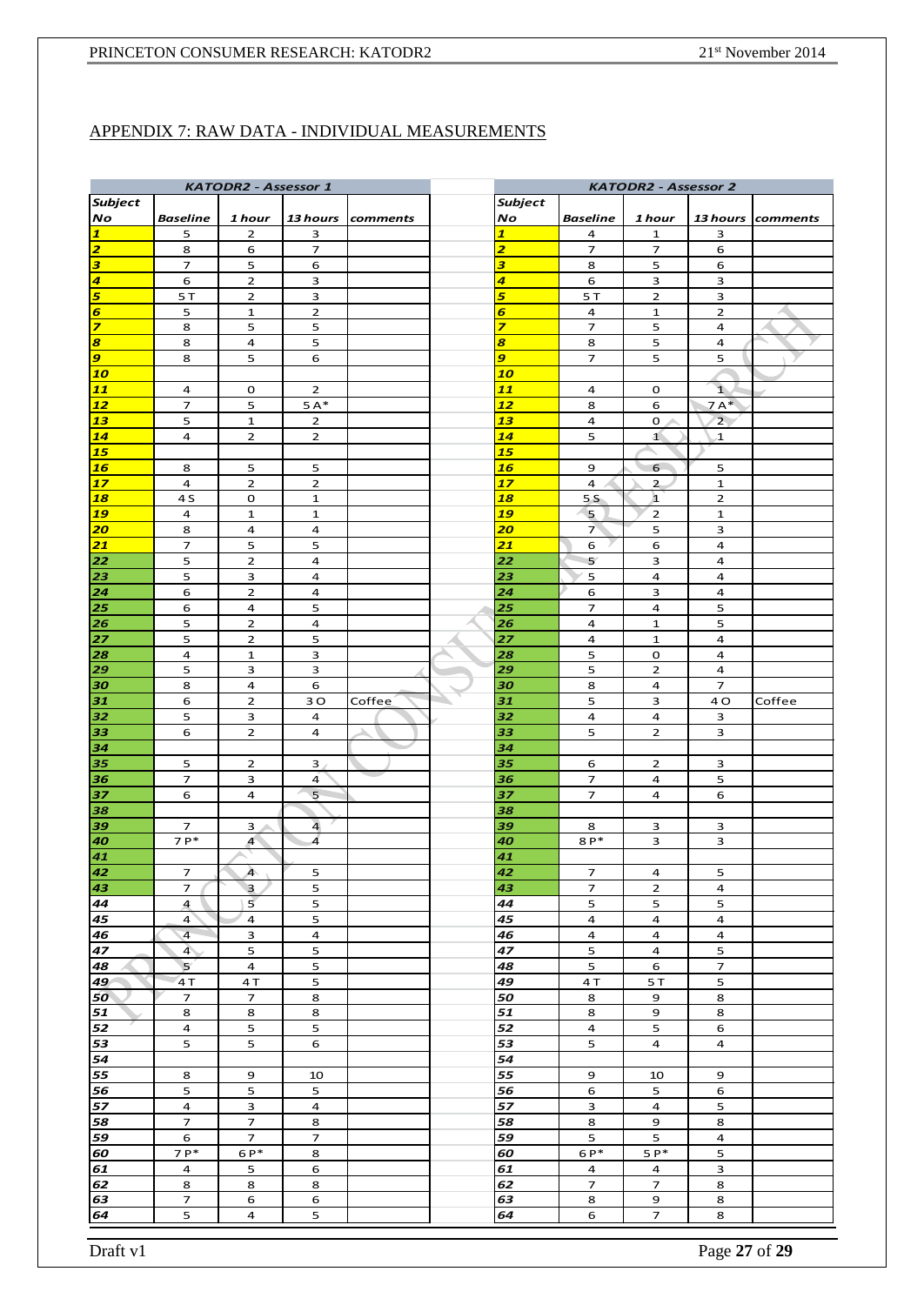# PRINCETON CONSUMER RESEARCH: KATODR2 21st November 2014

|                                      |                         | <b>KATODR2 - Assessor 3</b> |                           |          | <b>KATODR2 - Assessor 4</b> |                |                           |                         |                           |          |
|--------------------------------------|-------------------------|-----------------------------|---------------------------|----------|-----------------------------|----------------|---------------------------|-------------------------|---------------------------|----------|
| <b>Subject</b>                       |                         |                             |                           |          |                             | <b>Subject</b> |                           |                         |                           |          |
| No                                   | Baseline 1 hour         |                             | 13 hours                  | comments |                             | No             | <b>Baseline</b> 1 hour    |                         | 13 hours                  | comments |
| $\mathbf{1}$                         | 5                       | 3                           | 3                         |          |                             | 1              | 4                         | 2                       | 3                         |          |
| $\overline{z}$                       | 9                       | 5                           | 5                         |          |                             | $\overline{z}$ | 9                         | 5                       | 6                         |          |
| $\overline{\boldsymbol{\mathsf{3}}}$ | $\overline{7}$          | 6                           | $\overline{7}$            |          |                             | 3              | 6                         | 4                       | 6                         |          |
| $\overline{4}$                       | $\overline{7}$          | $\mathbf 1$                 | 4                         |          |                             | 4              | $\overline{7}$            | $\overline{2}$          | 3                         |          |
| 5                                    | 6T                      | $\mathbf 1$                 | $\overline{2}$            |          |                             | 5              | 6 T                       | $\overline{2}$          | 3                         |          |
| $\boldsymbol{6}$                     | 6                       | $\mathbf{2}$                | $\overline{2}$            |          |                             | 6              | 5                         |                         | $\overline{2}$            |          |
|                                      |                         |                             |                           |          |                             |                |                           | 0                       |                           |          |
| $\overline{\mathbf{z}}$              | 9                       | 6                           | 5                         |          |                             | 7              | 9                         | 6                       | 6                         |          |
| $\boldsymbol{s}$                     | $\overline{7}$          | 4                           | 4                         |          |                             | 8              | $\overline{7}$            | 5                       | 5                         |          |
| $\boldsymbol{g}$                     | $\overline{7}$          | 4                           | 5                         |          |                             | 9              | $\overline{7}$            | 5                       | 5                         |          |
| <b>10</b>                            |                         |                             |                           |          |                             | 10             |                           |                         |                           |          |
| 11                                   | 4                       | $\mathbf{1}$                | $\mathbf{1}$              |          |                             | 11             | $\ensuremath{\mathsf{3}}$ | 0                       | $\overline{2}$            |          |
| <u>12</u>                            | 6                       | 5                           | 5                         |          |                             | 12             | 8                         | 4                       | $6A*$                     |          |
| 13                                   | 4                       | 0                           | 1                         |          |                             | 13             | 5                         | 0                       | $\overline{2}$            |          |
| 14                                   | 4                       | 3                           | $\overline{2}$            |          |                             | 14             | $\overline{4}$            | $\overline{2}$          | 3 <sup>2</sup>            |          |
| 15                                   |                         |                             |                           |          |                             | 15             |                           |                         |                           |          |
| <b>16</b>                            | $\overline{7}$          | 6                           | 5                         |          |                             | 16             | 8                         | 5                       | 6                         |          |
| 17                                   | 4                       | 3                           | $\overline{2}$            |          |                             | 17             | 5                         | $\mathbf{1}$            | $\overline{2}$            |          |
| <b>18</b>                            | 3 S                     | $\mathbf 0$                 | 1                         |          |                             | 18             | 3S                        | $\mathbf{1}$            | 2                         |          |
|                                      |                         |                             |                           |          |                             | 19             |                           |                         |                           |          |
| 19                                   | 4                       | $\overline{2}$              | $\overline{2}$            |          |                             |                | 5                         | O                       | $\mathbf{1}$              |          |
| 20                                   | 7                       | 5                           | 4                         |          |                             | 20             | 8                         | $\overline{4}$          | 5                         |          |
| 21                                   | $\overline{7}$          | 5                           | 4                         |          |                             | 21             | 8                         | $\overline{4}$          | 5                         |          |
| 22                                   | $\overline{a}$          | $\overline{\mathbf{3}}$     | 3                         |          |                             | 22             | $\overline{4}$            | $\mathbf{1}$            | 3                         |          |
| 23                                   | $\overline{\mathbf{4}}$ | 3                           | $\ensuremath{\mathsf{3}}$ |          |                             | 23             | $\overline{5}$            | 4                       | 5                         |          |
| 24                                   | $\overline{7}$          | $\mathbf{2}$                | 3                         |          |                             | 24             | 6                         | 3                       | 4                         |          |
| 25                                   | $\overline{7}$          | 4                           | 3                         |          |                             | 25             | 6                         | 4                       | 4                         |          |
| 26                                   | 4                       | $\overline{2}$              | 4                         |          |                             | 26             | $\overline{4}$            | $\overline{2}$          | 3                         |          |
| 27                                   | 5                       | $\mathbf 1$                 | 3                         |          |                             | 27             | 5                         | $\overline{2}$          | 3                         |          |
| 28                                   | 5                       | 0                           | 3                         |          |                             | 28             | 5                         | $\overline{2}$          | 4                         |          |
| 29                                   | 5                       | $\mathbf 2$                 | 4                         |          |                             | 29             | 5                         | 3                       | 4                         |          |
| 30                                   | $\overline{7}$          | ${\mathsf 5}$               | 6                         |          |                             | 30             | 8                         | 5                       | 7                         |          |
|                                      |                         |                             |                           |          |                             |                |                           |                         |                           |          |
| 31                                   | 5                       | $\overline{2}$              | 4 <sub>O</sub>            | Coffee   |                             | 31             | $\overline{7}$            | 1                       | 3                         |          |
| 32                                   | 5                       | $\mathbf 2$                 | 3                         |          |                             | 32             | 5                         | 4                       | $\mathbf{3}$              |          |
| 33                                   | 5                       | $\mathbf 1$                 | 4                         |          |                             | 33             | 6                         | $\overline{2}$          | 4                         |          |
| 34                                   |                         |                             |                           |          |                             | 34             |                           |                         |                           |          |
| 35                                   | 4                       | $\overline{2}$              | $\ensuremath{\mathsf{3}}$ |          |                             | 35             | 5                         | $\mathbf 1$             | $\ensuremath{\mathsf{3}}$ |          |
| 36                                   | $\overline{7}$          | 4                           | 4                         |          |                             | 36             | 8                         | $\overline{2}$          | $\overline{4}$            |          |
| 37                                   | 6                       | 3                           | 5 <sub>1</sub>            |          |                             | 37             | 5                         | 5                       | 5                         |          |
| 38                                   |                         |                             |                           |          |                             | 38             |                           |                         |                           |          |
| 39                                   | 6                       | 4                           | $\overline{\mathbf{3}}$   |          |                             | 39             | 6                         | 2                       | 4                         |          |
| 40                                   | $7P*$                   | 5                           | $\overline{4}$            |          |                             | 40             | $7P*$                     | 4                       | 4                         |          |
| 41                                   |                         |                             |                           |          |                             | 41             |                           |                         |                           |          |
| 42                                   | 7                       | 5                           | $\overline{4}$            |          |                             | 42             | 6                         | 3                       | 4                         |          |
|                                      |                         |                             |                           |          |                             |                |                           |                         |                           |          |
| 43                                   | 7                       | $\overline{\mathbf{4}}$     | 5                         |          |                             | 43             | 6                         | 4                       | 5                         |          |
| 44                                   | 5                       | 5                           | 5                         |          |                             | 44             | 5                         | 4                       | 5                         |          |
| 45                                   | $\overline{4}$          | $\overline{\mathbf{5}}$     | $\,$ 6 $\,$               |          |                             | 45             | 3                         | 4                       | 4                         |          |
| 46                                   | $\overline{3}$          | 5                           | 5                         |          |                             | 46             | 5                         | 6                       | 5                         |          |
| 47                                   | $\overline{4}$          | 4                           | 5                         |          |                             | 47             | 5                         | 5                       | 5                         |          |
| 48                                   | $6 \degree$             | 6                           | 5                         |          |                             | 48             | $\,$ 6 $\,$               | 6                       | 6                         |          |
| 49                                   | 4 <sup>†</sup>          | 4 T                         | 4                         |          |                             | 49             | 4T                        | 4 T                     | 5                         |          |
| 50                                   | 6                       | $\overline{7}$              | 8                         |          |                             | 50             | $\overline{7}$            | $\overline{7}$          | 8                         |          |
| 51                                   | 9                       | $\boldsymbol{9}$            | 8                         |          |                             | 51             | $\overline{7}$            | $\overline{7}$          | $\overline{7}$            |          |
| 52                                   | $\pmb{4}$               | 5                           | $\,$ 6 $\,$               |          |                             | 52             | 5                         | 6                       | $\overline{\mathbf{7}}$   |          |
| 53                                   | 6                       | 6                           | 5                         |          |                             | 53             | 5                         | $\overline{\mathbf{4}}$ | $\boldsymbol{6}$          |          |
| 54                                   |                         |                             |                           |          |                             | 54             |                           |                         |                           |          |
| 55                                   | 9                       | 9                           | 8                         |          |                             | 55             | 7                         | 8                       | 7                         |          |
|                                      |                         |                             |                           |          |                             |                |                           |                         |                           |          |
| 56                                   | $\,6\,$                 | 6                           | $\overline{7}$            |          |                             | 56             | 6                         | 5                       | 6                         |          |
| 57                                   | 5                       | 4                           | 5                         |          |                             | 57             | $\overline{4}$            | 4                       | 4                         |          |
| 58                                   | $\bf 8$                 | 9                           | 8                         |          |                             | 58             | $\overline{7}$            | $\overline{7}$          | 8                         |          |
| 59                                   | 5                       | 5                           | 6                         |          |                             | 59             | $\overline{\phantom{a}}$  | $\overline{\mathbf{z}}$ | 8                         |          |
| 60                                   | $7P*$                   | $8P*$                       | $\overline{7}$            |          |                             | 60             | $8P*$                     | $7P*$                   | $\overline{\mathbf{z}}$   |          |
| 61                                   | 4                       | 5                           | 5                         |          |                             | 61             | 5                         | 6                       | 5                         |          |
| 62                                   | $\overline{7}$          | $\overline{\mathbf{z}}$     | 9                         |          |                             | 62             | 9                         | 10                      | 10                        |          |
| 63                                   | 6                       | 8                           | 8                         |          |                             | 63             | 6                         | $\overline{7}$          | 8                         |          |
| 64                                   | 4                       | 5                           | $\overline{7}$            |          |                             | 64             | 6                         | 5                       | 6                         |          |
|                                      |                         |                             |                           |          |                             |                |                           |                         |                           |          |